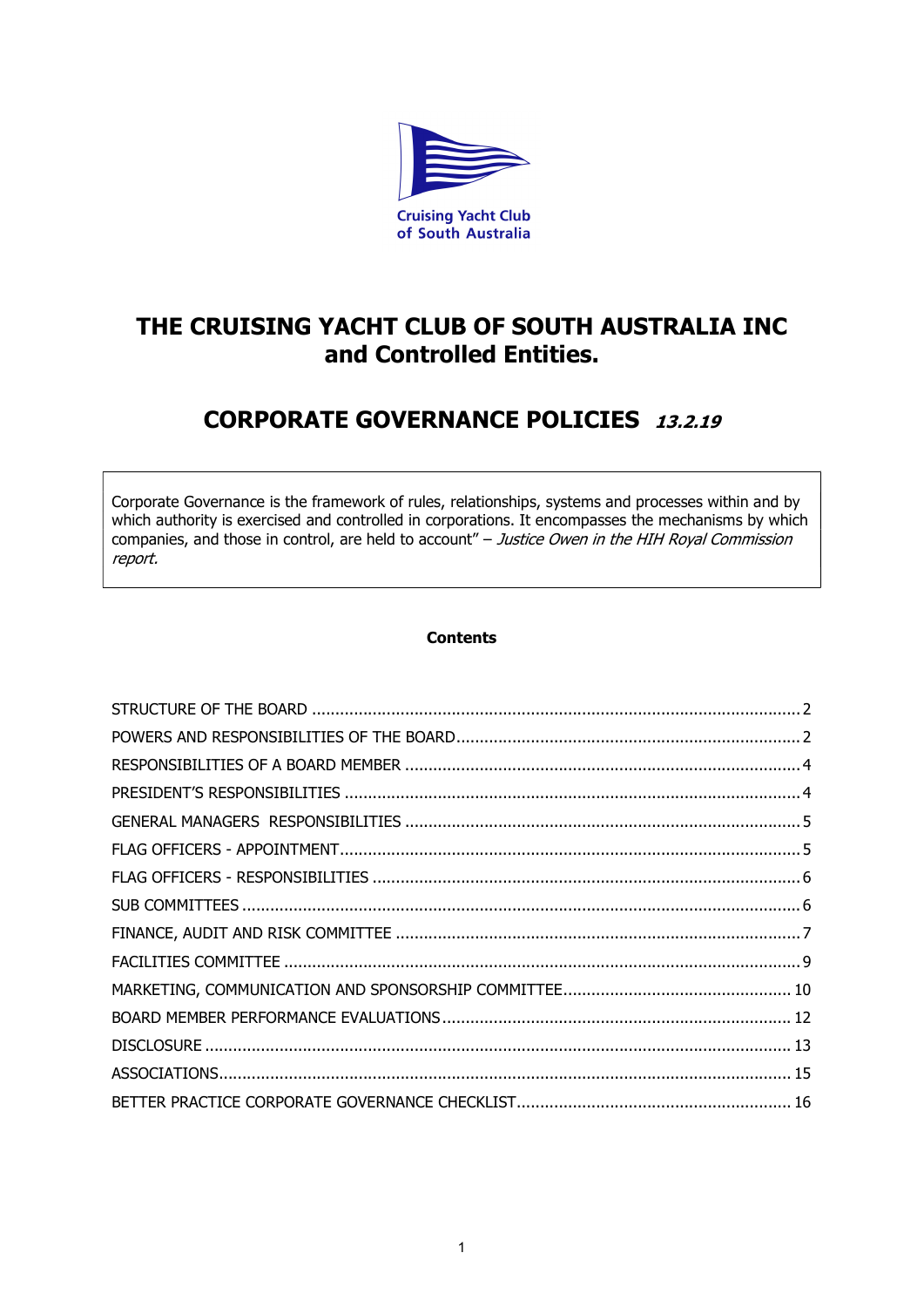# 1 THE BOARD

#### 1.1 Structure of the Board

The Board must be structured such that:

- (a) its composition complies with the requirements of the Constitution and the law;
- (b) it has a proper understanding of, and competence to deal with, the current and emerging issues of the Club;
- (c) it can provide direction to, and review the performance of, management; and
- (d) it can exercise independent judgment.

A majority of Board members must be free of any business or other relationship that could materially interfere with, or could reasonably be perceived to materially interfere with, the exercise of their independent judgment.

#### 1.2 Test of independence

A Board member will be considered to be independent if he/she:

- (a) within the last three years has not been employed in an executive capacity by the Club;
- (b) within the last three years has not been a principal or a professional adviser to the Club, or an employee associated with advice so provided (having regard to the materiality of the advice);
- (c) is not a supplier of the Club or otherwise associated directly or indirectly with a supplier (having regard to the materiality of the business dealings);
- (d) has no contractual relationship with the Club other than as a Board member (having regard to the materiality of the relationship); and
- (e) is free from any interest and any business or other relationship which could, or could reasonably be perceived to, materially interfere with the Board member's ability to act in the best interests of the Club.

Board members must advise the Board in a timely manner of any changes to their independence. The Board must annually assess the independence of each member in the light of interests disclosed by them. So that it can do this, each Board member must provide the Board with all relevant information and the Board should consider materiality thresholds from the perspective of both the Club and its Board members. The General Manager will provide a standard form of disclosure to be used for the purposes of this Code by Board members and the General Manager .

#### 1.3 Independent professional advice

All Board members should bring an informed judgment to bear in decision-making. To facilitate this, Board members may take independent professional advice, if necessary, at the Club's expense. Commissioning independent advice by individual Board members will require the approval of the President and such approval will not be unreasonably withheld.

## 2 POWERS AND RESPONSIBILITIES OF THE BOARD

#### 2.1 Powers

The Board may exercise all the powers detailed in the Constitution.

#### 2.2 Responsibilities

The Board will be responsible for: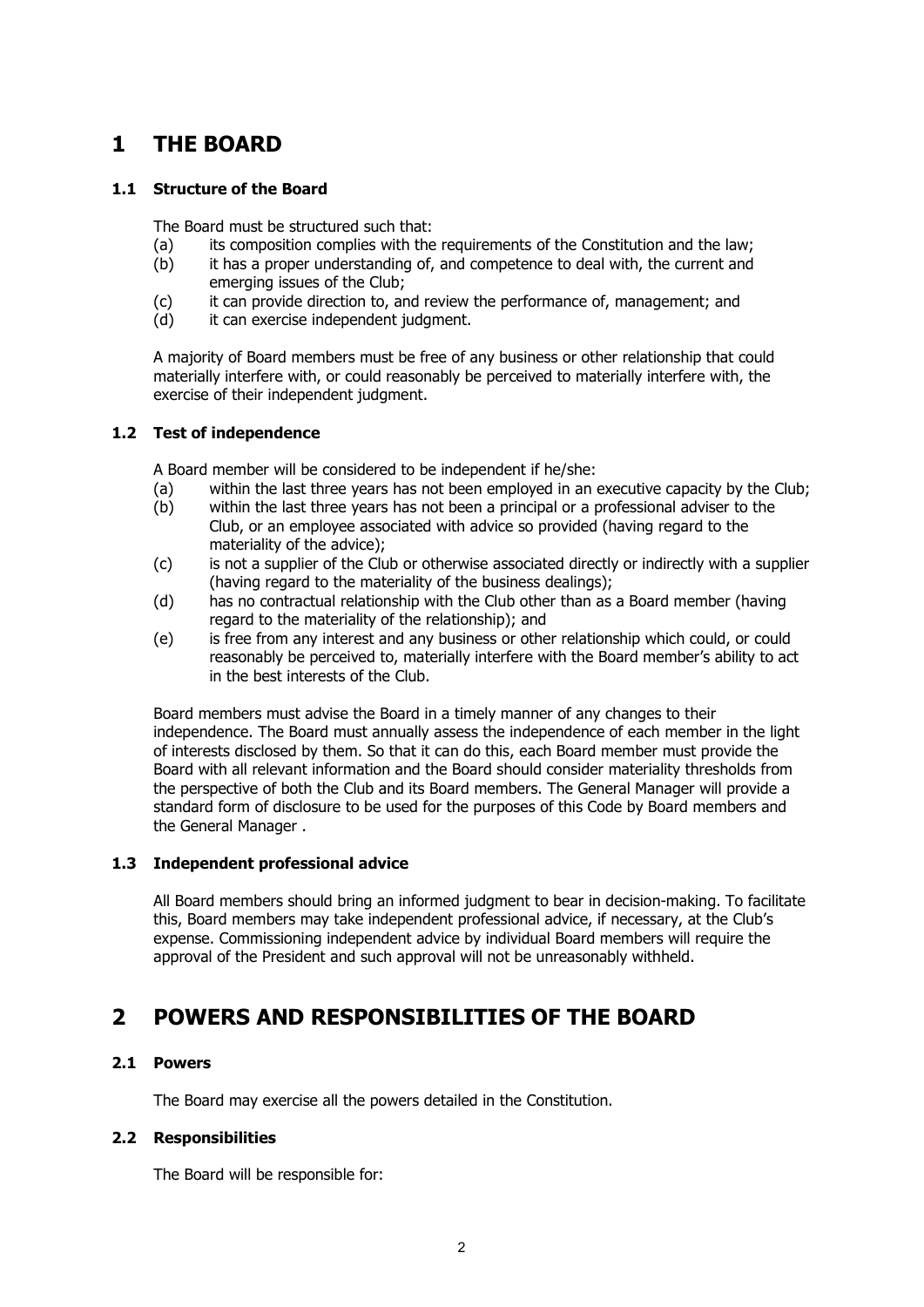- (a) participating in the development of, and ultimately approving, the Club's strategic plan and performance objectives;
- (b) overseeing the Club, including its control and accountability systems;
- (c) reviewing, ratifying and monitoring systems of risk management and internal control, codes of conduct and legal compliance;
- (d) approving and monitoring financial and other reporting to the members at large and other parties to whom such reports should be provided;
- (e) approving and monitoring the progress of major capital expenditure and divestitures and capital management;
- (f) ensuring that policies on key issues are in place and appropriate, particularly in areas that may give rise to liability for the Club;
- (g) monitoring senior management's performance and implementation of strategy, and ensuring that appropriate resources are available;
- (h) appointing and removing the General Manager;
- (i) appointing and removing Board members to and from sub-committees of the Board;
- (j) Appointing and removing Flag Officers; and
- (k) ensuring that the business of the Club is conducted ethically and transparently and that all decisions taken give priority to the interests of Members.

#### 2.3 Delegation of powers and responsibilities

In accordance with the Constitution, the Board may delegate to any person any of the powers and responsibilities conferred on it provided that:

- (a) any delegation of a power to expend money shall be limited to a specified sum; and
- (b) no delegation may be further delegated except to the extent that the Board authorises such.

#### 2.4 Board decisions

The agenda for Board meetings will be determined by the President:

- (a) in consultation with the General Manager;
- (b) having regard for any matters nominated by Board members;
- (c) ensuring provision for Board members to discuss matters without management being present; and
- (d) ensuring adequate coverage of strategic, financial and major risk areas.

Materials for meetings should be circulated to Board members at least two days before the meeting (unless circumstances prevent) and where appropriate, executives may be requested to present information and recommendations.

Proposals requiring a decision by the Board should clearly state the proposer's recommendations.

The President should ensure that all Board members have an opportunity to express their opinion and defer the final determination of a matter if:

- (e) it is apparent that additional information is required; or
- (f) it is apparent that members require additional time to consider the matter; or
- (g) the matter requires the opinion of a Board member or members who are not present

Where it is necessary for a decision to be determined by vote, the President should, where necessary, convene a further meeting, by telephone if necessary, to provide all Board members the opportunity to cast a vote. The President will have a casting vote.

The President should periodically request that a member of the Board conduct a review of the effectiveness of the meeting.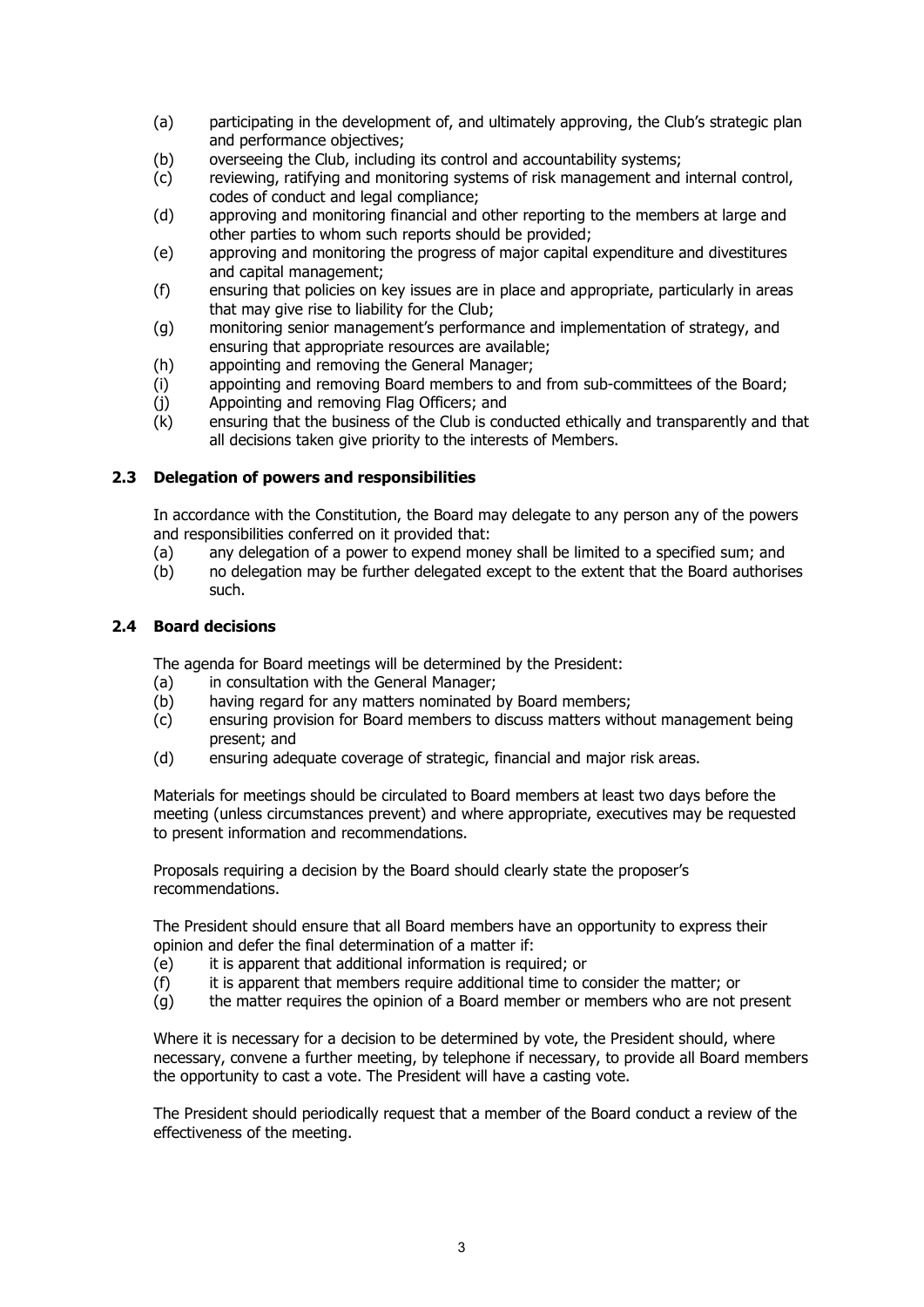# 3 RESPONSIBILITIES OF A BOARD MEMBER

Board members will comply with the following core principles of conduct and be responsible for:

- (a) discharging their duties in good faith and honestly, in the best interests of the Club;
- (b) acting with required care and diligence and applying commercial reasonableness;
- (c) making reasonable inquiries to ensure that the Club is operating efficiently, effectively and legally towards achieving its goals;
- (d) undertaking diligent analysis of all proposals placed before them;
- (e) being independent in judgement and action and taking all reasonable steps to be satisfied as to the soundness of all decisions taken by the Committee;
- (f) using the powers of office for proper purpose, in the best interests of the Club;
- (g) avoiding conflicts of interest and not allowing personal interests, or the interest of any associated person, to conflict with the interests of the Club;
- (h) not making improper use or disclosure of confidential information gained through their position of Board member nor take improper advantage of the position of Board member;
- (i) ensuring that no conduct is likely to bring discredit upon the Club; and
- (j) serving on Board sub-committees as required.

A Board member with a material, personal interest in a matter which is being considered by the Board must not be present when the matter is being discussed unless otherwise agreed by the Board, and may not vote on the matter.

Board members should participate in discussions with a robust exchange of views and bring their independent judgements to bear on issues and decisions.

## 4 PRESIDENT'S RESPONSIBILITIES

The President will be responsible for:

- (a) ensuring that the Board provides leadership and vision to the Club;
- (b) formulating, in consultation with the General Manager, the agenda for Board meetings, ensuring adequate coverage of strategic, financial and major risk areas throughout the year;
- (c) presiding over Board meetings and directing discussions to effectively use the time available to address the critical issues facing the Club;
- (d) convening meetings, when necessary, to address specific matters which are not able to be dealt with adequately in scheduled Board meetings;
- (e) ensuring that the Board has the necessary information to undertake effective decision making and actions;
- (f) ensuring Board minutes properly reflect decisions;
- (g) acting as a mentor to the General Manager;
- (h) maintaining an overview of the Club's strategic planning process;
- (i) maintaining an overview of the Club's governance processes, including those in relation to financial management;
- (j) assessing Board members' workloads and assessing whether members are meeting their workload;
- (k) ensuring that, when a Board member takes office, they are fully briefed on the terms of their appointment and their duties and responsibilities;
- (l) managing any general meetings of members and the AGM
- (m) ensuring regular and effective communication with members;
- (n) representing the business and commercial aspects of the Club at local, regional, state and national levels and representing the views of the Club to the public.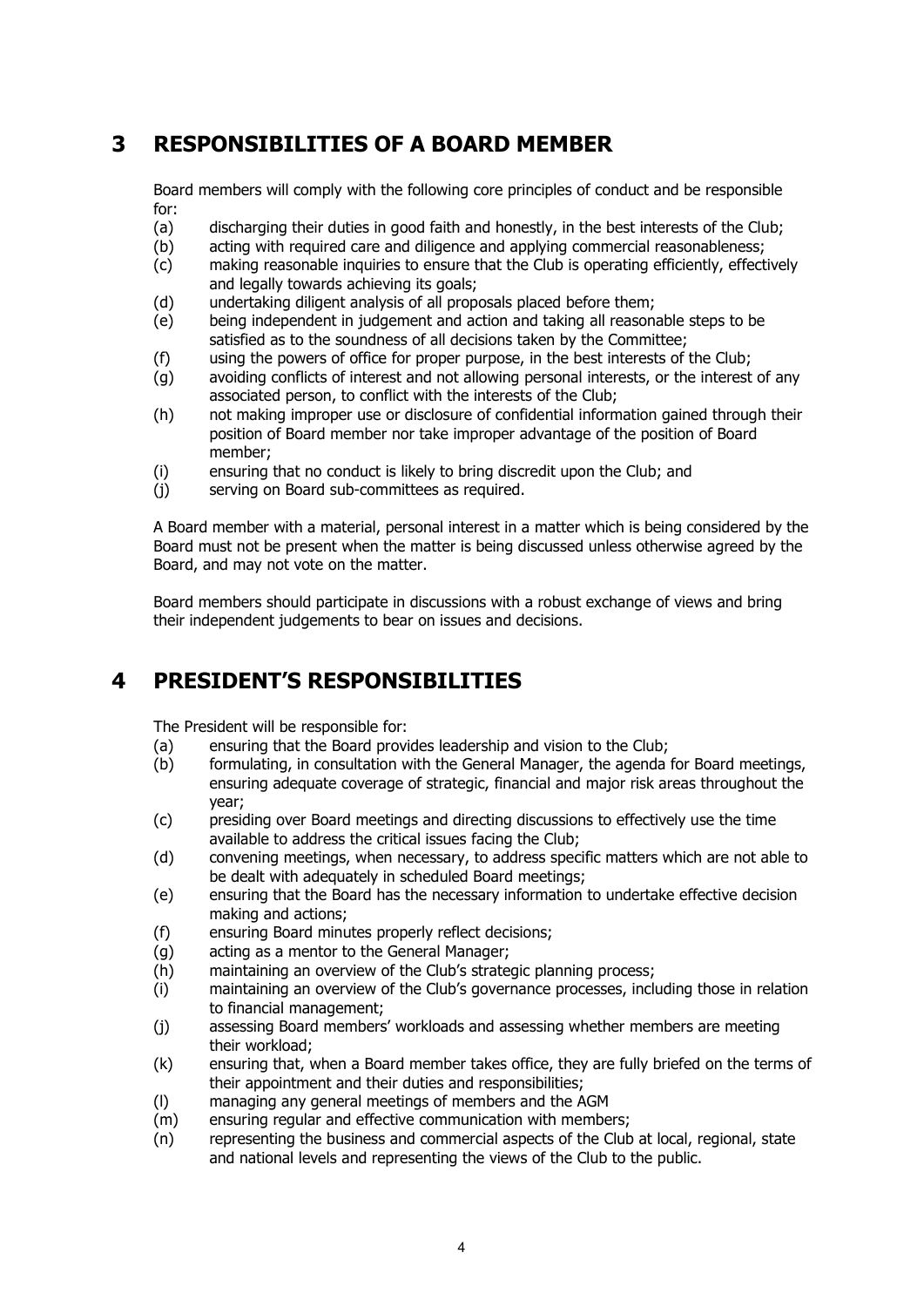# 5 GENERAL MANAGERS RESPONSIBILITIES

The General Manager will be responsible to the Board for the overall management and performance of the Club in accordance with the strategy, plans and policies approved by the Board and ensuring compliance with applicable laws and regulations.

In particular, the General Managers responsibilities will include:

- (a) ensuring that the Club complies with all statutory and regulatory requirements, including OH&S and Environmental requirements;
- (b) facilitating the development of strategic plans taking account of the members' expectations and the resources available to the Club;
- (c) ensuring that Board members are kept informed on a timely basis of developments which impact on their responsibilities;
- (d) representing the Club within sporting and related industry forums, seeking advice and direction from the President where the circumstances require;
- (e) providing leadership to staff, motivating and developing staff, measuring and rewarding performance, and addressing areas of weakness;
- (f) ensuring reliable recording systems and effective operating systems, particularly those which impact on members;
- (g) ensuring that the Club's financial accounts present a true and fair view of the Club's financial condition and operational results; are in accordance with relevant laws, regulations and standards; and founded on a sound system of risk management and internal compliance and control;
- (h) ensuring that the Club's risk management and compliance and control systems are operating efficiently and effectively in all material respects;
- (i) ensuring that transactions outside the General Managers delegation are referred to the Board for approval;
- (j) ensuring that all actions comply with the Club's policies in force from time to time; and
- (k) other responsibilities as delegated by the Board from time to time.
- (l) ensuring continual performance to board agreed budgets and KPI's.

# 6 FLAG OFFICERS - APPOINTMENT

## 6.1 Flag Officers

- (a) The Board may appoint Flag Officers consisting of a Commodore, Vice Commodore and one or more Rear Commodores.
- (b) The Board shall appoint a Commodore who shall hold office at the pleasure of the Board and who shall have the right to be present at and to address, but unless he or she is otherwise entitled, not vote at any meeting of the Board, the Club or Associations of the Club.
- (c) The Board may appoint a Vice Commodore who shall hold office at the pleasure of the Board and shall in the Commodore's absence, have the right to be present at and address but unless he or she is otherwise entitled, not vote at any meeting of the Board, or Associations of the Club.
- (d) The Board may appoint one or more Rear Commodores who shall hold office at the Board's pleasure. In the absence of the Commodore or Vice Commodore, a Rear Commodore nominated by the Commodore shall have the right to be present at and to address, but unless he or she is otherwise entitled, not vote at any meeting of the Board or Associations of the Club.
- (e) The Flag Officers shall be Senior Members of the Club.
- (f) Any additional titles of any Rear Commodore or Rear Commodores may be designated by the Board from time to time.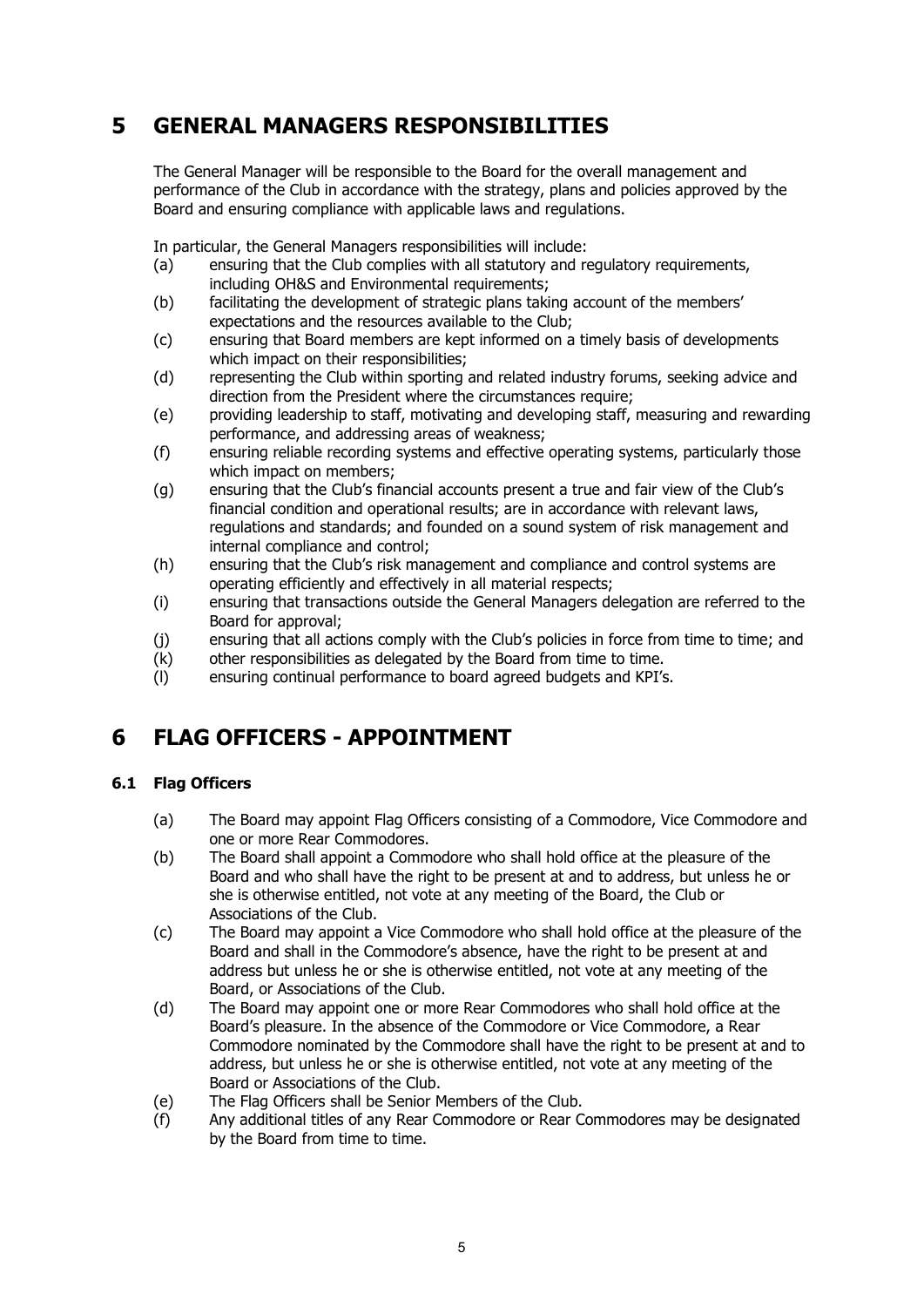(g) A Board Member cannot be appointed a Flag Officer of the Club and a Flag Officer cannot be appointed to fill a casual vacancy on the Board. A Flag Officer shall resign as a Flag Officer before contesting any election for members of the Board.

# 7 FLAG OFFICERS - RESPONSIBILITIES

## 7.1 Commodore

- (a) The Commodore is responsible to the Board. The role is to;
- (b) Promote and uphold the image, protocol and traditions of the CYCSA;
- (c) Represent the Club at boating events, kindred clubs and other functions to which he or she is invited;
- (d) Attend a meeting of the Flag Officers, President, General Manager and Association Chairs at least twice yearly;
- (e) Liaise with the General Manager regarding the conduct of Opening Day;
- (f) Attend Club Board meetings. Should he or she not be able to attend then he or she should request that the Vice or Rear Commodore attends in his or her place; and
- (g) Take an active interest in the activities of all Club Associations.

## 7.2 Vice and Rear Commodore

- (a) The Vice and Rear Commodores are responsible to the Board. The role is to;
- (b) Promote and uphold the image, protocol and traditions of the CYCSA;
- (c) Represent the Club at boating events, kindred clubs and other functions to which he or she is invited;
- (d) Attend a meeting of the Flag Officers, President, General Manager and Association Chairs at least twice yearly;
- (e) Assist the Commodore and the General Manager in the conduct of Opening Day and other Club functions as requested;
- (f) Attend Club Board meetings as requested by the Commodore; and
- (g) Take an active interest in the activities of all Club Associations.

## 8 SUB COMMITTEES

## 8.1 Sub-committees

The Board shall establish the following sub-committees:

- Finance, Audit and Risk Committee.
- Facilities Committee.
- Marketing, Communication and Sponsorship Committee (short title Membership Committee)

## 8.2 Special purpose sub-committees

The Board may establish sub-committees for other purposes in order to share detailed work and consider particular issues in detail.

#### 8.3 Structure and administration of subcommittees

(a) Each sub-committee must have its own charter, approved by the Board, setting out its responsibilities, membership, meeting frequency and Board reporting obligations. A board member must chair each subcommittee.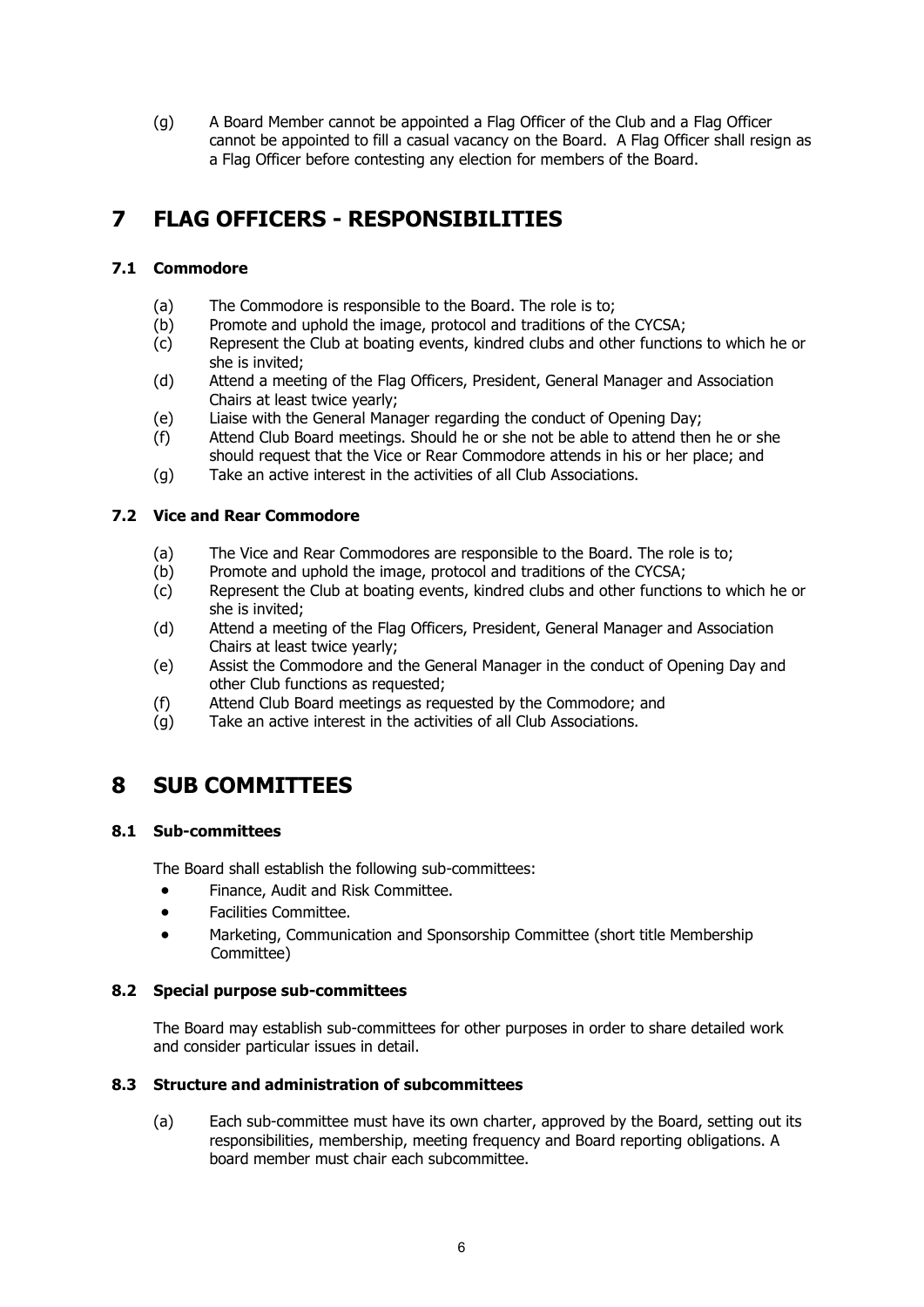- (b) It is important that the sub-committees be of a size and composition that is conducive to making decisions expediently, with the benefit of a variety of perspectives and skills.
- (c) Sub-committees may have access to employees through the General Manager.
- (d) Sub-committees may, where they deem appropriate, engage experts to assist in their considerations and determinations.
- (e) The membership of sub-committees should be periodically rotated, to the extent possible having regard for specific skills and experience which may be required.
- (f) The existence of a sub-committee does not diminish the responsibilities of the Board.

#### 8.4 Meetings and minutes

- (a) The members of sub-committees may meet or convene by telephone or other electronic means, as necessary.
- (b) Minutes of sub-committee meetings must be recorded, endorsed as an accurate record and reported at the next full meeting of the Board.

# 9 FINANCE, AUDIT AND RISK COMMITTEE

## 9.1 Purpose

The Finance and Audit Committee (F,A&R) will oversee all matters concerning:

- (a) the internal control framework and its capacity to safeguard assets from inappropriate use and/or loss and to maintain the integrity of records and reports (audit);
- (b) the risks to which the Club is exposed, the assessed likelihood and potential impact of each risk, the Club's risk tolerance and the efficiency and cost effectiveness of the processes which management has implemented to manage those risks (risk management);
- (c) the internal control framework and its capacity to ensure legal and regulatory compliance (compliance); and
- (d) the monthly management accounts and annual financial statements, including the suitability of the accounting policies adopted by the Club (**finance reporting**).

## 9.2 Responsibilities

The F,A&R Committee will be responsible for:

## 9.3 Audit

- (a) reviewing the scope of audit plans;
- (b) meeting with the external auditor and other members of management, jointly and independently, and inviting and receiving comments and recommendations;
- (c) taking reasonable steps to satisfy itself that all recommendations of the external auditor are followed up and implemented or reasons given as to why recommendations have not been implemented;
- (d) forming opinions on:
	- the systems of internal control;
	- the effectiveness of management and the external auditor with respect to audit and internal control;
	- the independence of the external auditor;
	- the integrity of the Club's records, management accounts and statutory accounts.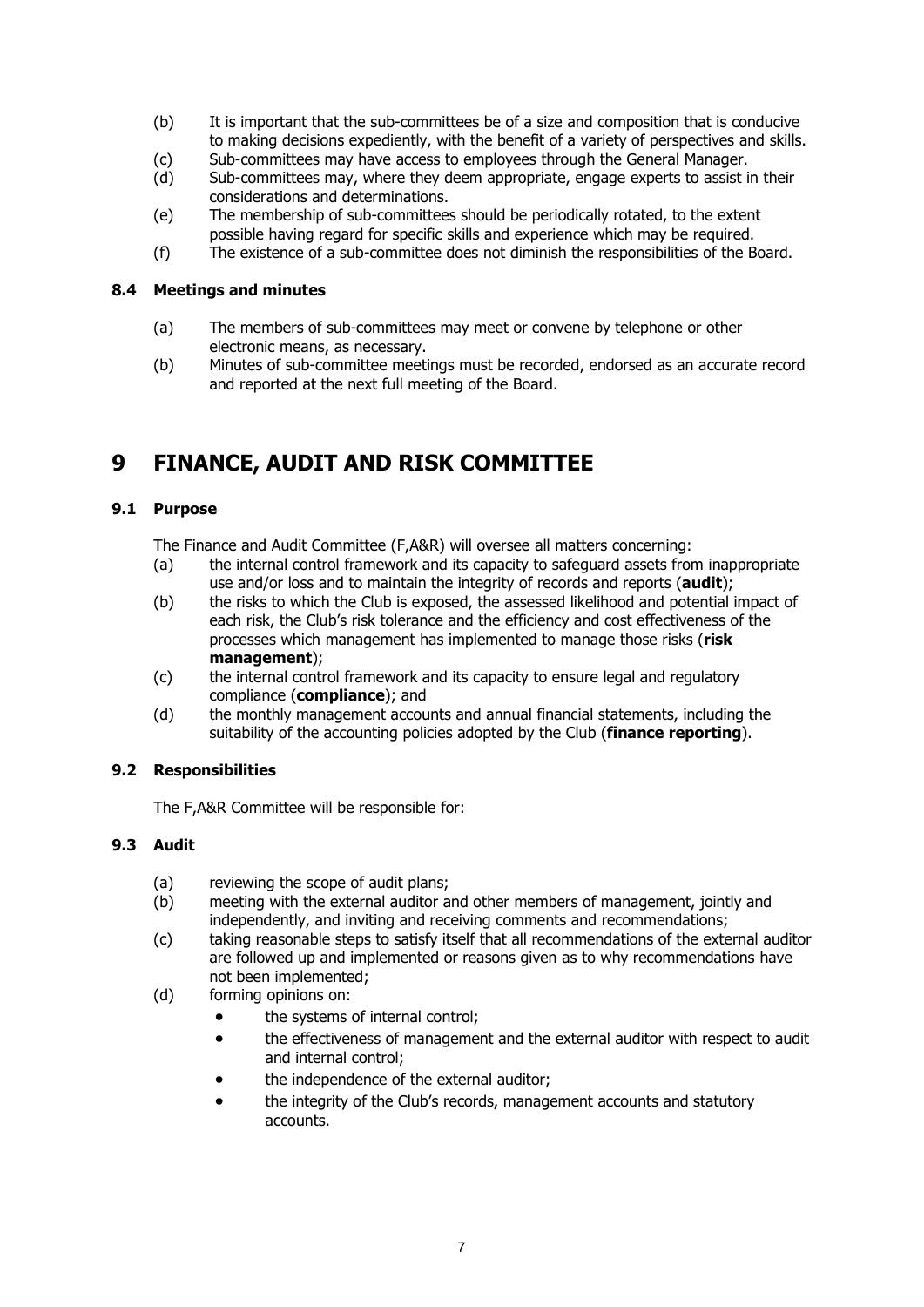## 9.4 Risk Management

- (a) reviewing management's risk assessments and its strategies and action plans to:
	- mitigate those risks; and/or
	- transfer those risks (eq by insurance);
- (b) forming opinions on:
	- risk assessments;
	- mitigation strategies and action plans;
	- the effectiveness of management with respect to risk management.

## 9.5 Compliance

- (a) reviewing management's assessments of the Club's compliance obligations and its strategies and action plans to ensure compliance with those obligations;
- (b) forming opinions on compliance and the effectiveness of management with respect to compliance and communicating those opinions to the Board;

## 9.6 Reporting

- (a) assessing the budget and any revisions thereto and communicating its opinion to the Board;
- (b) assessing the monthly financial position and performance against targets (both financial and non-financial, as established by the Board) and receiving and assessing statements from management and communicating its opinion to the Board;
- (c) reviewing undertakings and representations to financial institutions;
- (d) reviewing the annual financial statements having regard, in particular, to management's judgements, the application of relevant accounting standards, the appropriateness of accounting policies and the adequacy of the disclosure of material items and communicating its opinion to the Board;
- (e) receiving and assessing statements from management and, where relevant, the auditor, confirming the integrity of reports and information provided to the Board, the members and regulatory authorities.

## 9.7 Engagements

- (a) having regard to management's recommendations, recommending to the Board:
	- the appointment or dismissal of the external auditor;
	- the rotation of the external audit engagement partners; and
	- the level of the audit fees.
	- the appointment or dismissal of an external insurance broker

## 9.8 Other Matters

- (a) reviewing and recommending to the Board the annual operating and capital budgets and all substantive changes throughout the financial period; and
- (b) accepting references from Board regarding any financial matters.
- (c) overseeing the insurance renewal program including but not limited to accessing asset valuations, any limitations of cover (if any), premiums to be paid, with an approved/professional third-party insurance broker.

## 9.9 Composition

- (a) The F,A&R Committee must be of sufficient size, independence and technical expertise to discharge its responsibilities effectively. It will consist of:
	- a Board member other than the President (Chairman);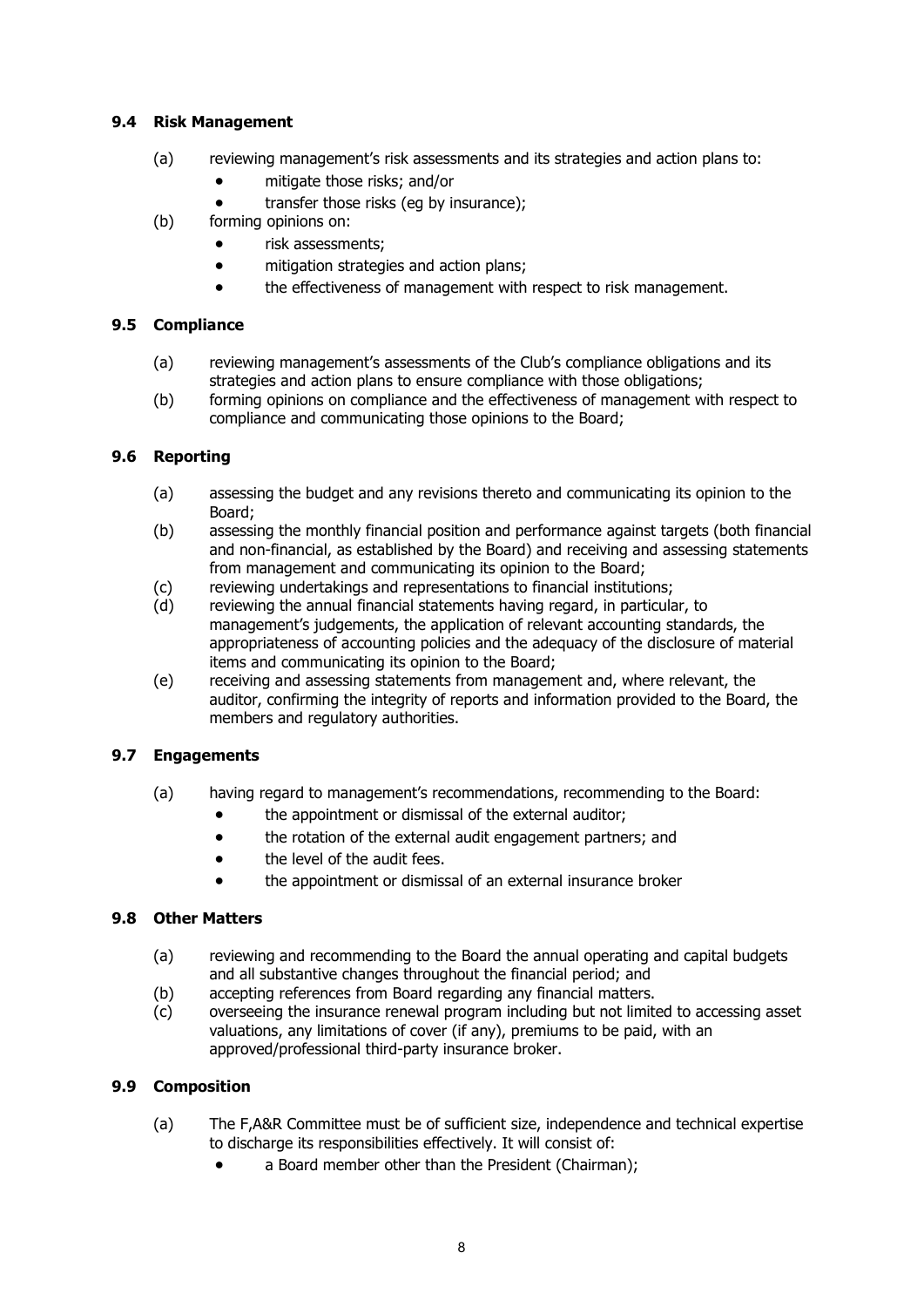- the Treasurer (who shall not be Chairman);
- up to three others, being members of Board or co-opted Senior Members (as approved by the Board).
- (b) Membership should be periodically rotated in accordance with the terms of reference of the committee.
- (c) The General Manager will be requested to attend meetings.

#### 9.10 Auditor's attendance at meetings

(a) The chairman of the committee must ensure that the external auditor understands that he/she may attend meetings as appropriate.

#### 9.11 Access to auditors

- (a) The F, A&R committee members should have unlimited access to the external auditor.
- (b) Where there is any difference of view between the auditor and management, the chairman must ensure that such is resolved to the committee's satisfaction.

#### 9.12 Meetings

(a) The members of the committee should meet not less than quarterly and may convene by telephone or other electronic means, as necessary. The quorum for a meeting is 3 members.

## 10 FACILITIES COMMITTEE

#### 10.1 Purpose

(a) The Facilities Committee's role is to assist the Board with the development and overall strategic management of the Club's physical environment and assets, guided by the Club's Master Plan.

#### 10.2 Responsibilities

- (a) To advise the Board on and oversee major Club facilities development projects
- (b) To advise the Board on priorities with and oversee systems for the maintenance and replacement of the Club's physical assets, including but not limited to:
	- Marinas and hardstands
	- Slipway, ramps and associated equipment
	- Club boats, tractor, golf carts, trolleys, grounds equipment
	- Club buildings and storage assets and associated mechanical, electrical and plumbing services
	- Kitchen, bar, dining areas and associated hospitality facilities
	- Computing and communication systems, office equipment
	- For-hire facilities and equipment
	- Club grounds including perimeter and internal access controls, parking facilities, gardens
	- Energy, water and waste management systems
	- Security systems
	- Environmental response systems
	- Safety equipment, including fire and first aid response, within-marina rescue facilities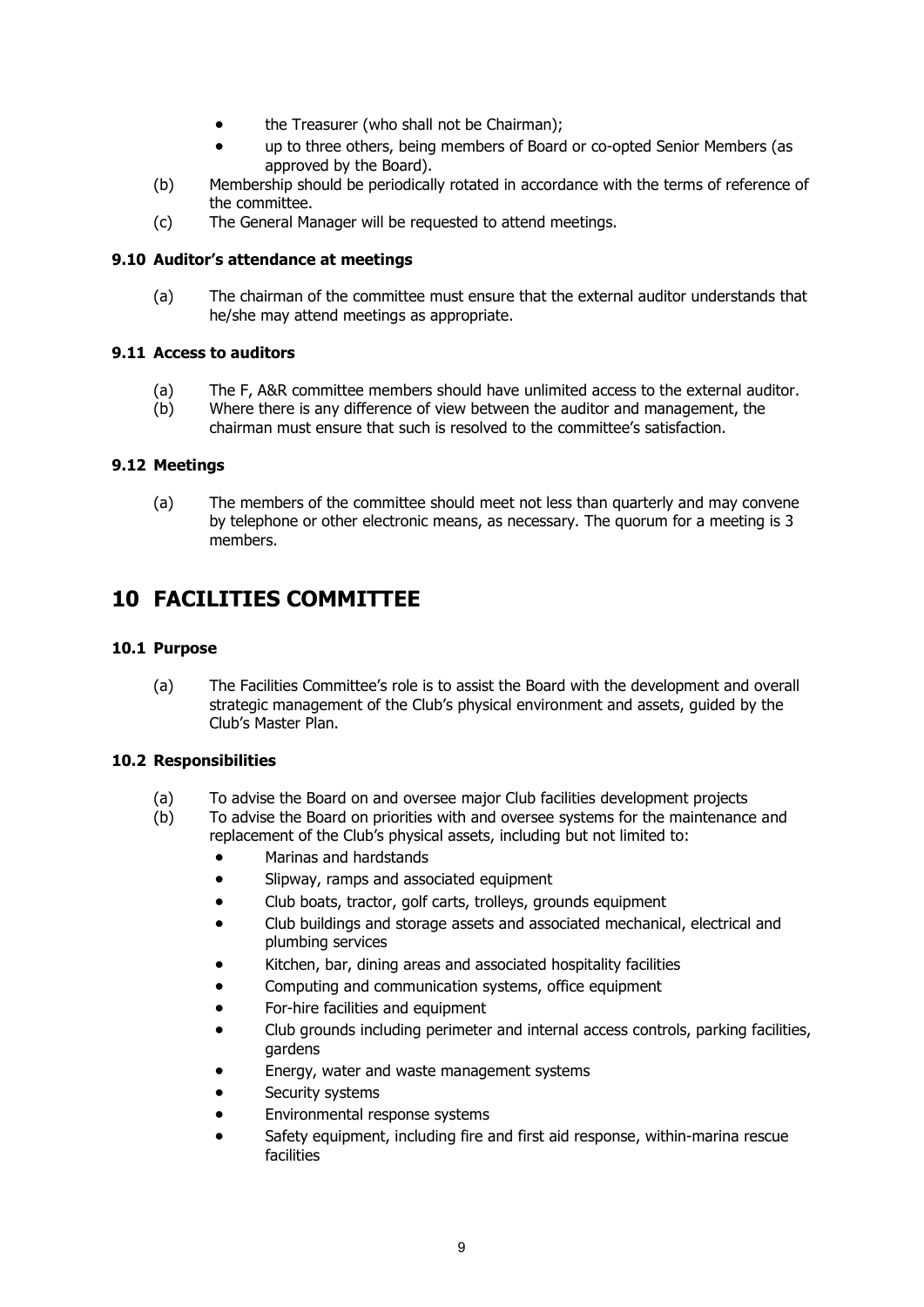- (c) To monitor systems and programs with a view to achieving appropriate outcomes in relation to:
	- Health and safety of members, visitors, staff and contractors while within the Club's precincts
	- Staff training in relation to use of and instruction of members and contractors in the use of the Club's facilities
	- Implementation of applicable Australian Standards
	- Environmental sustainability
	- Regulatory compliance
		- Compliance with insurance conditions in relation to Club assets
- (d) To develop, review and update the North Haven and Port Vincent site Master Plans in light of progress achieved, priorities of the Board and funding circumstances
- (e) To receive and consider members' proposals on Club facilities and report to the Board on such proposals
- (f) To prepare or oversee the preparation of grant applications as realistic opportunities arise, for funding assistance in relation to the above

#### 10.3 Composition

- (a) The Facilities Committee shall comprise of:
	- at least one Board member as Chair;
	- up to 1 other Board member other than the President or Treasurer;
	- up to 3 other Senior Club members and;
	- the Club's General Manager.

Sub-committees may be established to address particular projects or operational issues and such sub-committees may report directly to the Board. Examples of such sub-committees are the Marina West Inner Breakwater Extension Committee and the Marina East Replacement Committee. Sub-committees shall comprise individuals with particular backgrounds and expertise relevant to the project or area of responsibility assigned.

#### 10.4 Meetings

(a) The Committee shall meet as the need arises and may convene in person, by telephone or other electronic means, as necessary. The quorum for a meeting shall be 3 members. The Club shall provide secretarial assistance to the Committee as required. The Committee may engage consultants subject to Board approval, to assist in executing its responsibilities. Similarly, sub-committees shall meet as the need arises and where they report direct to the Board, the reporting shall be at such intervals or times as the Board may request.

## 11 MARKETING, COMMUNICATION AND SPONSORSHIP COMMITTEE (short title – Membership Committee)

## 11.1 Purpose

The Membership, Marketing, Communications and Sponsorship Committee's role is to advise and assist the Board by:

- (a) Developing ongoing marketing strategies to retain existing membership, attract new members and foster participation in Club activities, events and boating lifestyle;
- (b) Developing, maintaining and improving communication strategies to enable and encourage members' views to be shared; for management, Board, Flags and Associations to economically and effectively target information within the Club and for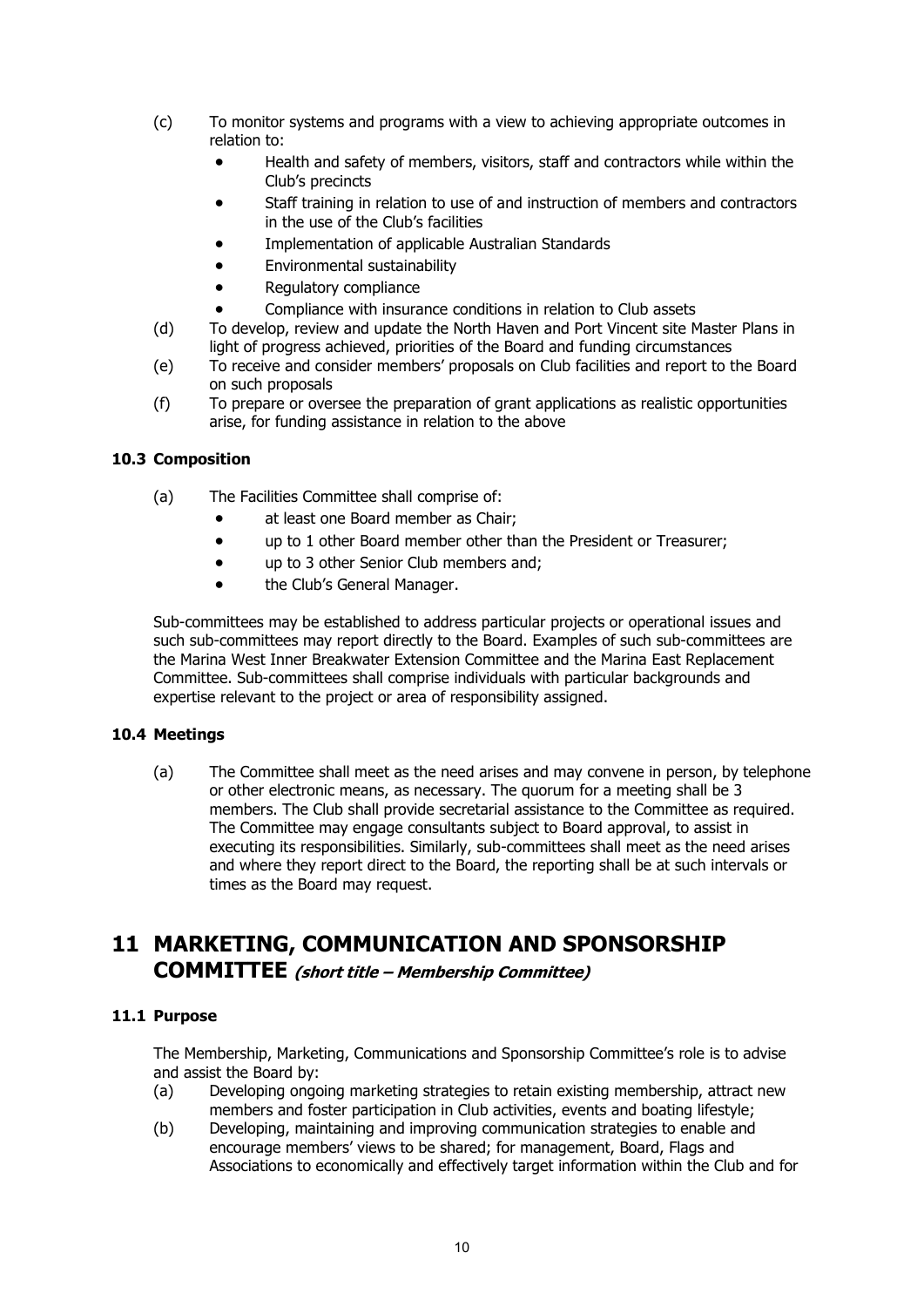appropriate channels of information flow with external stakeholders and the community;

(c) Developing and continually refining sponsorship policies and practices to support Club activities, events and specific projects while keeping whole of Club interests to the fore and providing tangible commercial value for corporate sponsors, appropriate recognition for individual sponsors and creating a welcoming environment for bequests;

## 11.2 Responsibilities

(a) The Marketing, Communication and Sponsorship Committee will be responsible for:

## 11.2.1 Marketing

- (a) Develop and keep under review a marketing strategy for the Club, including but not limited to:
	- Media advertising of berths and for Club membership;
	- Boat Show participation and associated props, show bags and the like;
	- Assisting the Club and Associations with promotion of events;
	- Commercialisation of Club assets eg for functions; training services (Marine Academy); hire of Club boats, buildings, grounds and berths for business and government clients;
	- Branding: apparel and personal accessories, paraphernalia, giftware, flags, stickers, business stationary, staff uniforms.

## 11.2.2 Communications - internal

- (a) Keep under review the existing channels of communication within the Club, including but not limited to the Annual Report, Groundswell, Association publications, notice boards and advertising hoardings, internet and internet forums, events fliers;
- (b) Receive advice on situations where communication content, style and delivery might be improved;
- (c) Assist members in having their voice heard where existing communication channels have not been adequate.

#### 11.2.3 Communications - external

- (a) Develop a public relations strategy addressing interaction with local, state and federal governments, industry and community bodies and local neighbours;
- (b) Develop media relationships to foster infomercials, train key players to best respond to media opportunities including scripting Club positions covering topical issues;
- (c) Consultation strategies to win over neighbours to assist development applications.

## 11.2.4 Sponsorship

- (a) Establish a Club foundation for donations and bequests taking available opportunities to enable taxation advantages and to provide recognition for support as appropriate;
- (b) Keep under review and report to the Board on the Club's sponsorship of others in sailing and in supporting charities and community associations;
- (c) Coordinating and promoting whole of Club/Association sponsorship initiatives.

## 11.3 Composition

11.3.1 The Marketing, Communication and Sponsorship Committee shall comprise of: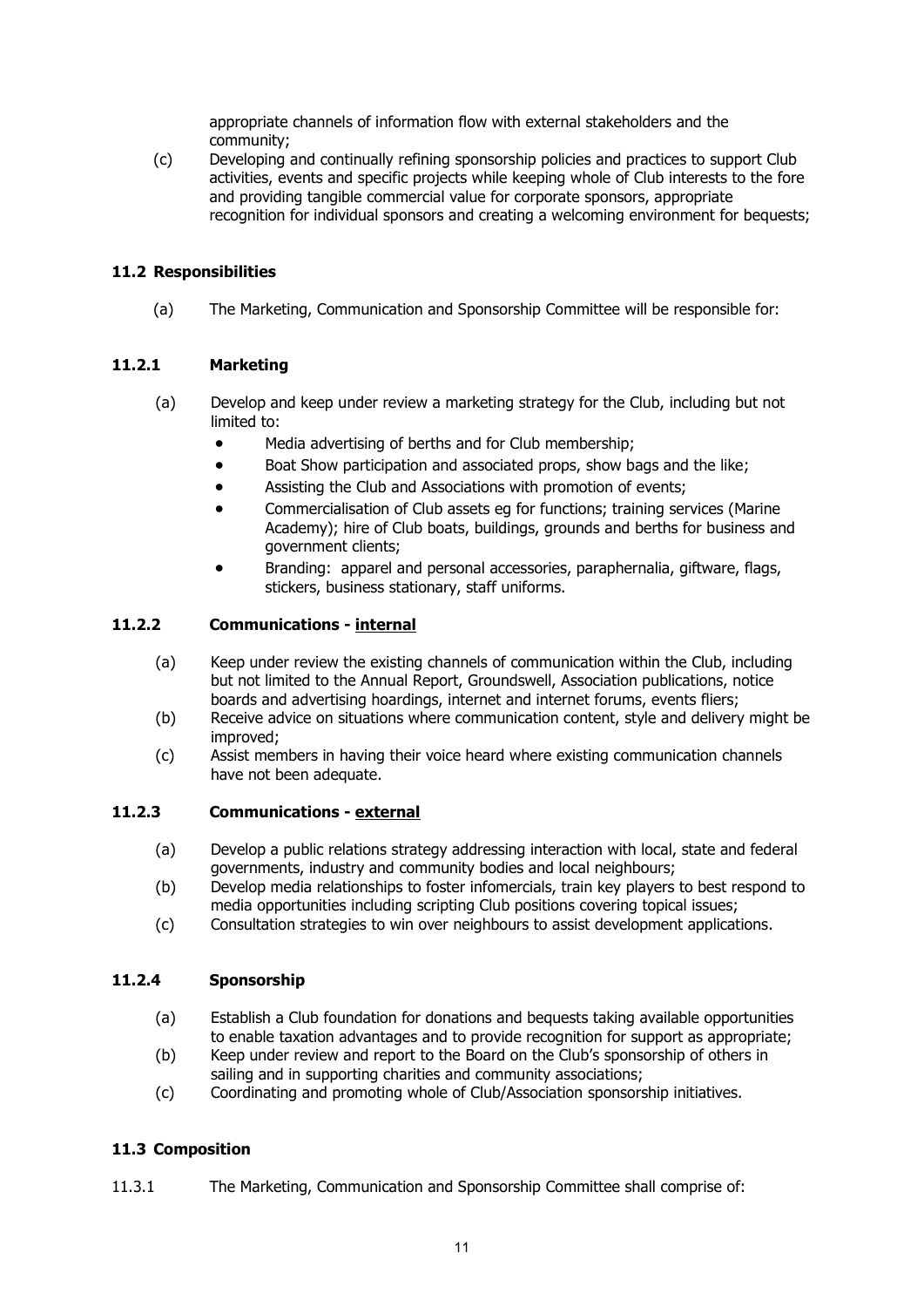- at least one Board member as Chair;
- up to 1 other Board member other than the President or Treasurer;
- a Flag Officer:
- up to 4 other Senior Club members and;
- the Club's General Manager.

Where practical, membership shall be drawn to include representation from the Club's associations. Sub-committees may be established to address particular projects or operational issues. In particular a Membership sub-committee compromising a Flag as chair and up to 3 other Senior Members shall deal with applications for Senior Membership and report to the Board on each application received.

#### 11.4 Meetings

The Marketing, Communication and Sponsorship Committee shall meet as the need arises and may convene in person, by telephone or other electronic means, as necessary. The quorum for a meeting shall be 3 members. The Club shall provide secretarial assistance to the Committee as required. The Committee may engage consultants subject to Board approval, to assist in executing its responsibilities. The Membership sub-committee shall meet monthly in order to receive and advise on applications save for any month where there are no applications to consider.

## 12 BOARD MEMBER PERFORMANCE EVALUATIONS

#### 12.1 Each year, the President is responsible for co-ordinating:

- an assessment by the Board of its performance;
- an assessment by the Board of the performance of the President;
- a self-assessment by each Board member of his/her performance.

The President should provide an appropriate report at a Board meeting.

#### 12.2 Evaluation of the Board's performance

The following matters should be considered in assessing the Board's performance:

- (a) The existence of clear performance objectives and the Board's performance against them;
- (b) The Board's contribution to the development of strategy;
- (c) The Board's contribution to ensuring robust and effective risk management;
- (d) The composition of the Committee and the mix of knowledge and skills necessary to maximise performance in the light of future strategy;
- (e) The Board's response to any unexpected events;
- (f) The Board's communication with the management team;
- (g) The Board's currency with the latest developments in the market and the regulatory environment.

#### 12.3 The Board's effectiveness will be facilitated by:

- (a) Relevant, timely and unbiased information of the right length and quality and management's responsiveness to requests for clarification and amplification;
- (b) Sufficient Board meetings of appropriate purpose and length to enable proper consideration of issues;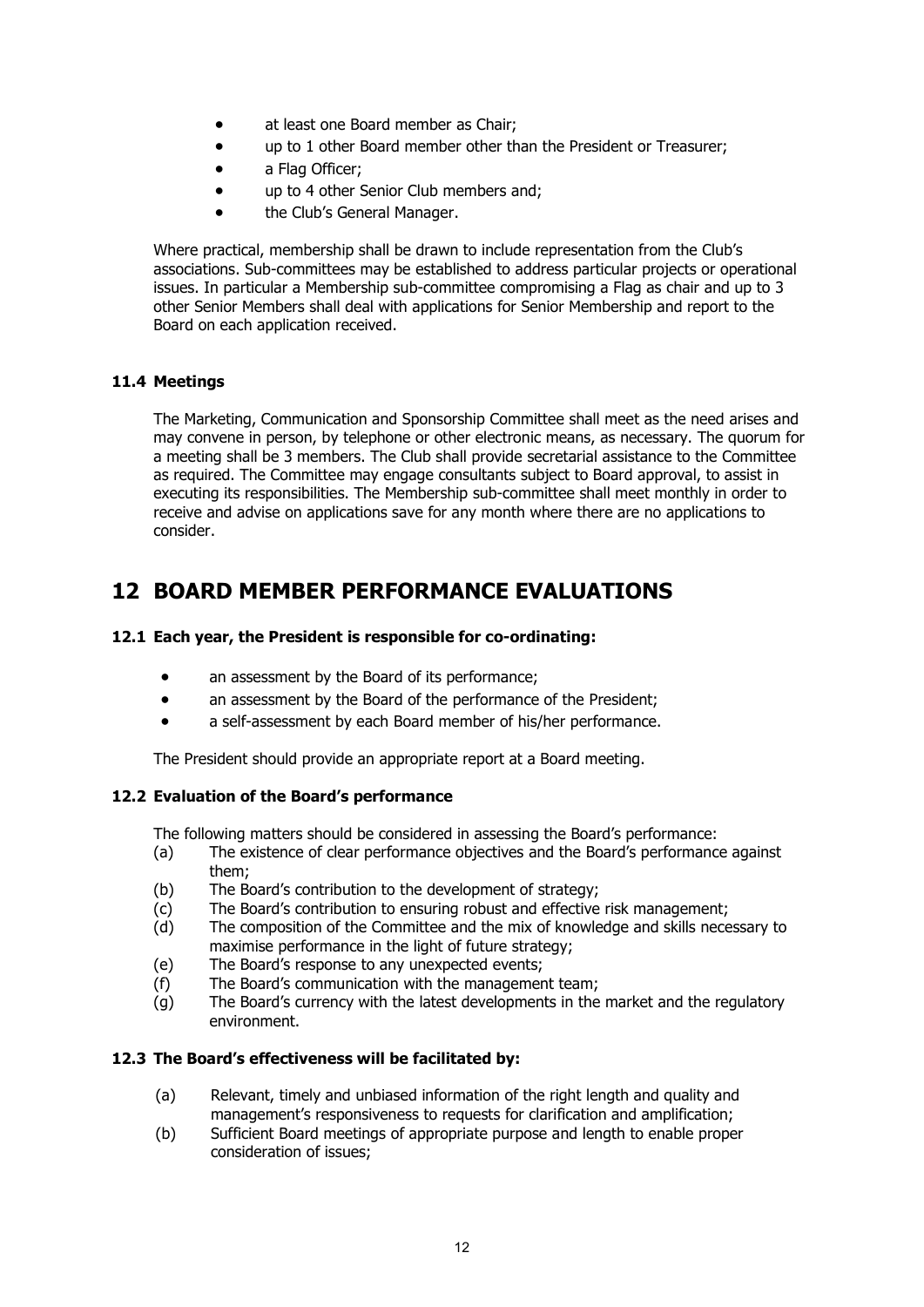(c) Board procedures which are conducive to effective performance and flexible enough to deal with all eventualities.

## 12.4 Evaluation of the President's performance

The following matters should be considered in assessing the President's performance:

- (a) The President's leadership of the Board;
- (b) The management of relationships and communications between Board members;
- (c) The management of the relationship with the General Manager;
- (d) The management of relationships and communications with Members;
- (e) The effectiveness of the process for setting the agenda and whether it allows Board members to raise issues and concerns;
- (f) The extent to which all Board members are allowed and encouraged to participate fully in Board discussions.

#### 12.5 Evaluation of the Commodore's Performance

The Board will assess the contribution of the Commodore and take into account:

- (a) Leadership and contribution to the activities of the Club;
- (b) Relationship to the General Manager;
- (c) Relationship with Club members;
- (d) Relationship with Chairmen of Associations.

#### 12.6 Evaluation of each Board member's performance

The following matters should be considered by a Board member in self-assessing his/her performance:

- (a) The extent to which the Board member is prepared and informed for meetings and their meeting attendance record;
- (b) The member's willingness to devote time and effort to understanding issues;
- (c) The quality and value of their contributions at meetings;
- (d) Their contribution to the development of strategy;
- (e) The extent to which they have brought their knowledge and experience to bear in the consideration of strategy;
- (f) The extent to which they have probed to test information and assumptions and where necessary, their resolution in maintaining their own views and resisting pressure from others;
- (g) Their effectiveness in pursuing areas of concern;
- (h) Their relationships with fellow Board members and senior management;
- (i) The respect which they are given by fellow Board members;
- (j) Their effectiveness in presenting their views and preparedness to have regard for the views of others.

# 13 DISCLOSURE

- 13.1 The Board must ensure that timely and accurate disclosure is made to its Members on all material matters including, but not limited to:
	- (a) the objectives of the Club and how they will be achieved;
	- (b) the financial and operating results compared with expectations;
	- (c) discussion and analysis of key financial and non-financial performance indicators used by management in assessing the performance of the Club;
	- (d) discussion and analysis of the operational environment of the Club such as changes in market conditions, changes in the regulatory environment, etc;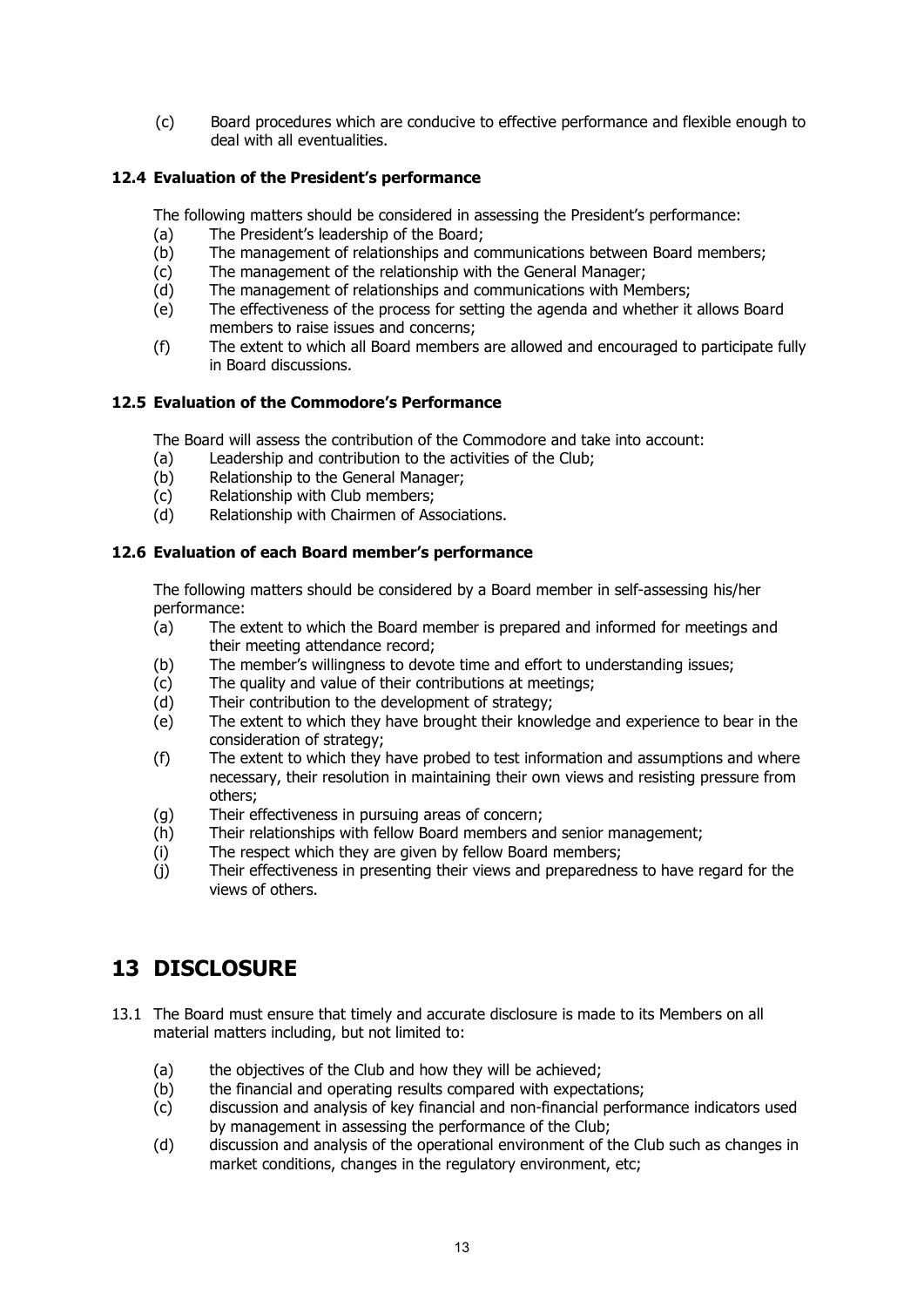- (e) discussion and analysis of the main factors and influences that may have a material effect on future results;
- (f) recent and planned capital expenditure;
- (g) material foreseeable risks facing the Club;
- (h) governance structures and policies; and
- (i) accounting standards and policies.
- 13.2 Information to be disclosed should be presented in accordance with generally accepted standards of accounting, financial and non-financial disclosure, and audit (where relevant).

## 13.3 Gifts

- (a) It is essential that the integrity of individuals is never compromised and that no external person or organisation is or is seen to be improperly influencing the decisionmaking processes of the Club.
- (b) The Club allows the giving and receiving of gifts that fall within ethical business practices.
- (c) All individuals (the Board, the General Manager, and Club management) will exercise judgement whether the receipt of a gift could be viewed as an inducement that could place them under an obligation to the donor or places them at risk of compromising their position.
- (d) An unacceptable gift includes anything that may provide, or is reasonably likely to be perceived as providing, incentive for an employee to make a decision (including seeking the services of a particular company or individual) which would not normally be made.
- (e) The giving of, or acceptance of, monetary gifts such as cash, cheques, vouchers, money orders, travellers' cheques or direct deposits is strictly forbidden. In the event that one of these gifts is received, the Approving Officer is to be immediately notified to determine the appropriate action to be taken. The outcome is to be recorded in the Corporate Gifts register.
- (f) Extra care must be taken by an individual who is aware that the benefit is being offered by a supplier who is in the process of tending for, or renewing a contract for, the supply of goods or services to the Club. When any gift from such a supplier is offered, permission is to be sought from the relevant Approving Officer.
- (g) Gifts may be accepted when it is quite clear the gift is not given or received with the intent of influencing an individual. When a gift is able to be accepted and is reasonably believed to have a greater value than \$100, it is to be recorded on the Corporate Gifts register.
- (h) If there is any doubt as to the value or intention of the gift, the relevant staff or Board member will refer the matter to the relevant Approving Officer.
- (i) In addition to the above, where staff are offered a gift or benefit above reasonable and acceptable limits, approval will be sought from the relevant Approving Officer prior to accepting the gift or benefit.
- (j) Gifts such as sailing trophies, and or associated prizes won by an individual for a formal competition within the Club or associated sailing Clubs, are not considered unacceptable gifts.
- (k) The Approving Officer may decide whether a gift or benefit is to be retained by the intended recipient, divided amongst others in the Club, given to a charitable organisation or disposed of otherwise.
- (l) If it is clear the gift is not able to be accepted, the individual will politely refuse the gift, explaining that it is against the Club's policy for them to accept it.
- (m) Where a gift is proposed to be offered by the Club and is reasonably believed to have a value greater than \$200, approval must be sought from the relevant Approving Officer prior to the gift being offered. If approved; the gift must be recorded in the Corporate Gifts register.
- (n) All Board members, General Manager, and employees will familiarise themselves with, and adhere to, this Code of Conduct.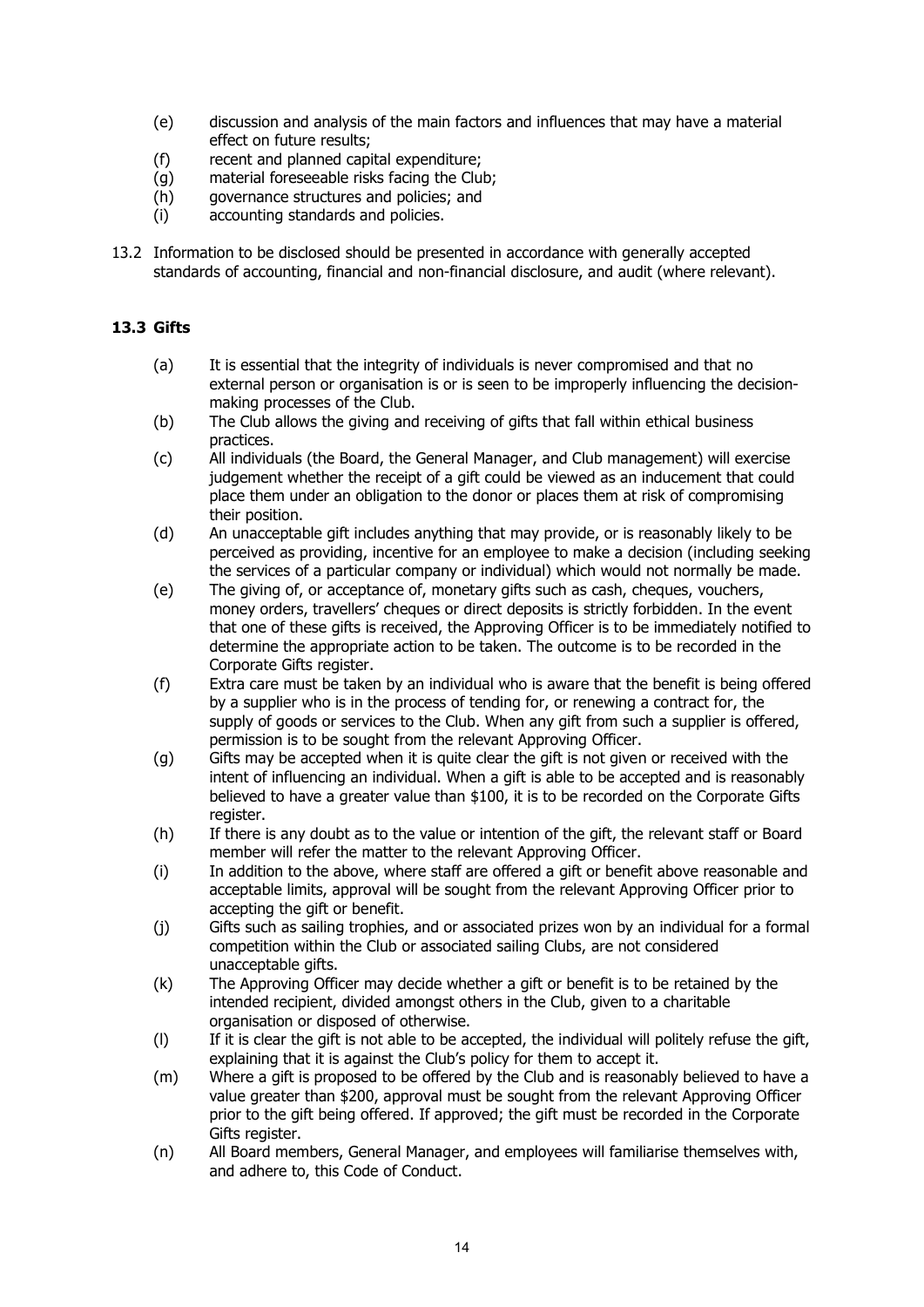- (o) The General Manager will maintain a centralised Corporate Gifts register. It is the responsibility of the person accepting, or refusing or giving the gift to advise the General Manager of the relevant entry to be made in the Corporate Gifts register.
- (p) The Corporate Gifts register is to be made available to any Board member on request.

## 14 ASSOCIATIONS

## 14.1 Association committees

- 14.1.1 The CYCSA currently has four Associations in place to represent the interests of the members and include:
	- Racing Association
	- **•** Fishing Association
	- **•** Cruising Association
	- Social Activities Association
- 14.1.2 The Associations have regulations to guide the respective committees and define the framework in which they operate. These regulations are reviewed from time to time to ensure compliance with current practice and the Board's strategic plans and objectives.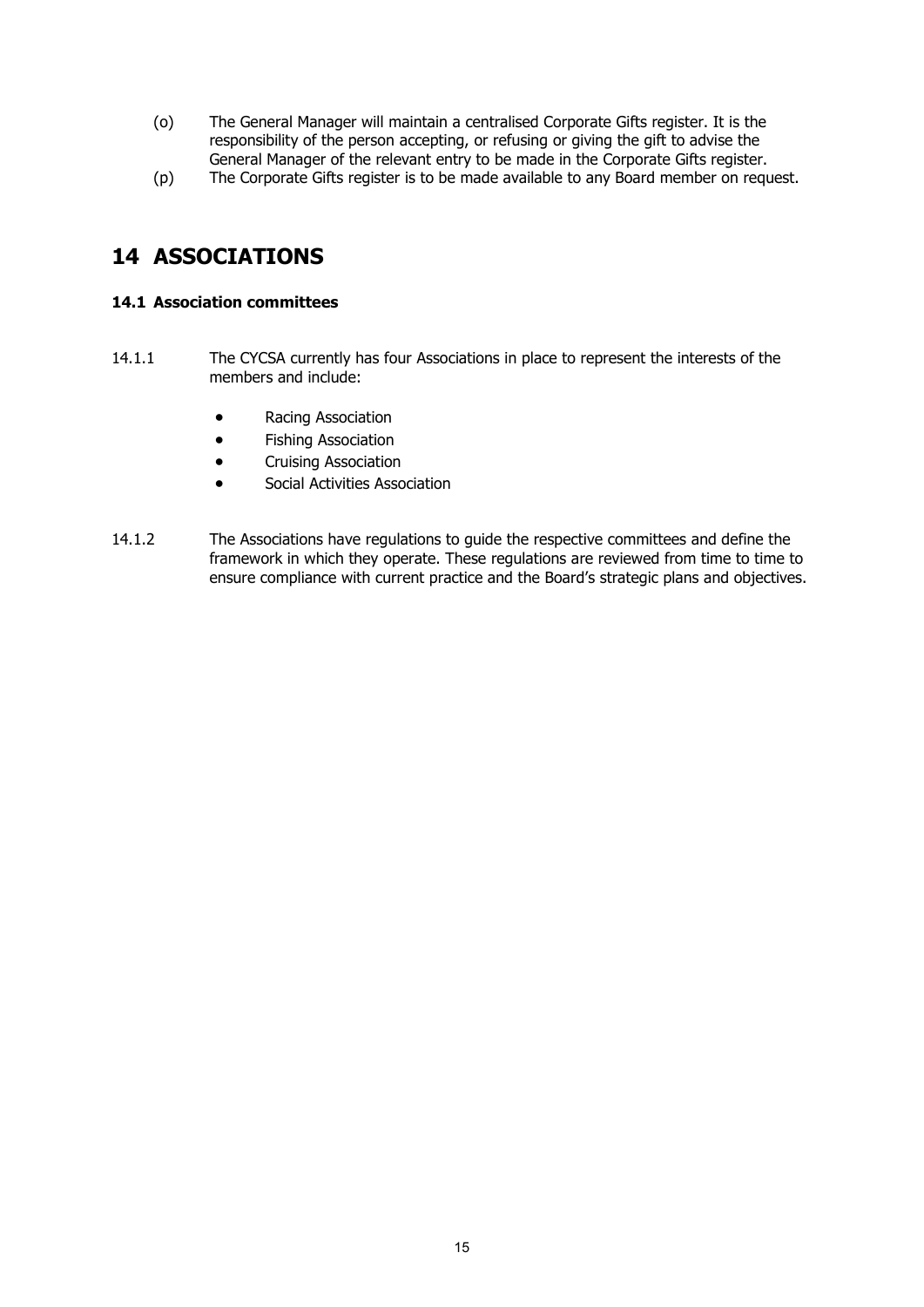# 15 BETTER PRACTICE CORPORATE GOVERNANCE CHECKLIST

| <b>Better Practice Characteristic</b>                                                                                                                                                                             | <b>Assessment</b>             |                                                    |
|-------------------------------------------------------------------------------------------------------------------------------------------------------------------------------------------------------------------|-------------------------------|----------------------------------------------------|
|                                                                                                                                                                                                                   | <b>Criteria</b><br><b>Met</b> | <b>Actions Required to</b><br><b>Meet Criteria</b> |
|                                                                                                                                                                                                                   | Y/N                           |                                                    |
| <b>Strategy and Planning</b>                                                                                                                                                                                      |                               |                                                    |
| Does the organisation have a Strategic Plan and is it<br>supported by a Risk Management Plan?                                                                                                                     |                               |                                                    |
| Is there appropriate involvement of the Board, senior<br>management and staff in the development of the<br>Strategic Plan?                                                                                        |                               |                                                    |
| Are clearly definable performance measures<br>(operational and financial) and accountabilities<br>incorporated into the Strategic Plan?                                                                           |                               |                                                    |
| Does the organisation have systems and processes in<br>place to monitor performance against the Strategic<br>Plan?                                                                                                |                               |                                                    |
| Does the organisation review the Strategic Plan on a<br>regular basis?                                                                                                                                            |                               |                                                    |
| Are there appropriate links between the Strategic<br>Plan and planning at the Board, senior management<br>and individual levels?                                                                                  |                               |                                                    |
| Does the organisation develop an annual Business<br>Plan which is linked to the Strategic Plan and outlines<br>what it will be undertaking in the year ahead and<br>which is endorsed and monitored by the Board? |                               |                                                    |
| <b>Operations of the Board and Senior Management</b>                                                                                                                                                              |                               |                                                    |
| Does the Board and each Board Member understand<br>that, individually and collectively, that they are<br>responsible for governing the organisation?                                                              |                               |                                                    |
| Does each Board Member know the legal governance<br>framework under which its organisation operates?                                                                                                              |                               |                                                    |
| Does each Board Member have an up to date version<br>of the organisation's Constitution?                                                                                                                          |                               |                                                    |
| Are the roles, responsibilities and powers of the<br>Board, Board Members and the Chairperson defined<br>in a Board Charter?                                                                                      |                               |                                                    |
| Is there a clear identification of the powers, roles,<br>responsibilities and accountabilities between the<br>Board and the General Manager?                                                                      |                               |                                                    |
| Does the Board have collectively, a mix of<br>appropriate skills, knowledge and experience?                                                                                                                       |                               |                                                    |
| Are appointments made to the Board with regard to<br>the skill requirements of the Board?                                                                                                                         |                               |                                                    |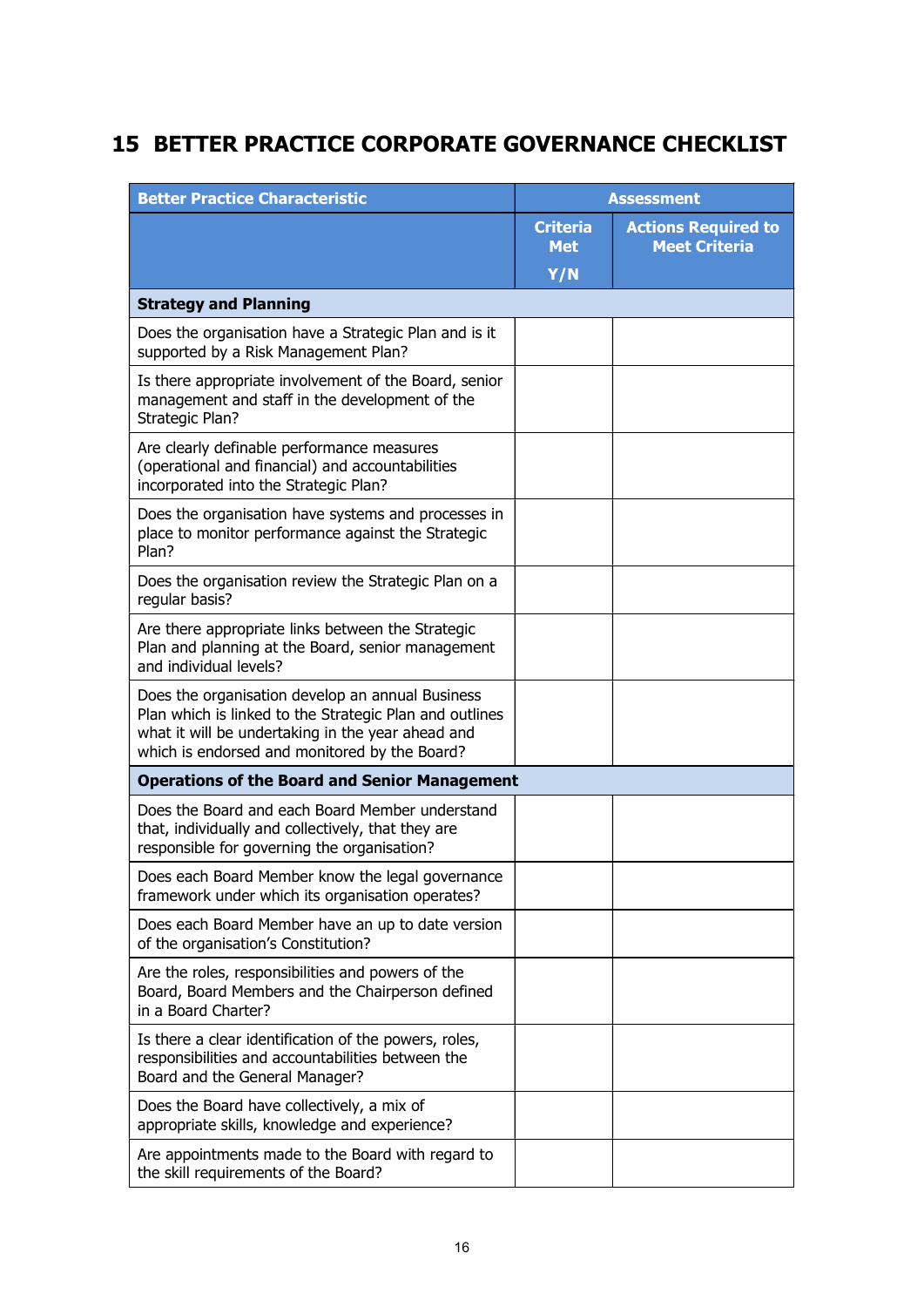| <b>Better Practice Characteristic</b>                                                                                                                                                                                                                                                  | <b>Assessment</b>             |                                                    |
|----------------------------------------------------------------------------------------------------------------------------------------------------------------------------------------------------------------------------------------------------------------------------------------|-------------------------------|----------------------------------------------------|
|                                                                                                                                                                                                                                                                                        | <b>Criteria</b><br><b>Met</b> | <b>Actions Required to</b><br><b>Meet Criteria</b> |
|                                                                                                                                                                                                                                                                                        | Y/N                           |                                                    |
| Have steps been taken to provide the Board,<br>management and relevant staff with training and<br>documentation as to their role and the roles and<br>responsibilities of the Board?                                                                                                   |                               |                                                    |
| Are there adequate induction processes in place for<br>new Board Members?                                                                                                                                                                                                              |                               |                                                    |
| Are there arrangements to support ongoing<br>professional development for Board Members?                                                                                                                                                                                               |                               |                                                    |
| Is there a sound system of procedures and financial<br>delegations in place approved by the Board?                                                                                                                                                                                     |                               |                                                    |
| Does the Chairperson facilitate the Board working as<br>a team?                                                                                                                                                                                                                        |                               |                                                    |
| Are members of the Board able to challenge the<br>organisation and other Board Members<br>constructively?                                                                                                                                                                              |                               |                                                    |
| Does the operation of the Board promote efficiency<br>as well as control so that the Board is not involved in<br>low level detail unless specifically required?                                                                                                                        |                               |                                                    |
| Does the Board spend most of its time on strategic<br>issues facing the organisation?                                                                                                                                                                                                  |                               |                                                    |
| Does the Board have a clear process for discussion<br>and decision making, with the Chairperson<br>encouraging views and insights from all members?                                                                                                                                    |                               |                                                    |
| Does the Board ensure that consultation with<br>stakeholders occurs before making decisions which<br>might affect them?                                                                                                                                                                |                               |                                                    |
| Does the Chairperson ensure that the Board follows<br>clear procedures in discussing and reaching decisions<br>which ensures that the full implications in relation to<br>a matter are identified and considered by the Board?                                                         |                               |                                                    |
| Does the Board have adequate processes for dealing<br>with decision deadlocks such that decisions are<br>reached through discussion rather than vote-taking,<br>where possible, and dissenting views are fully<br>explored and that there is a focus on achieving the<br>best outcome? |                               |                                                    |
| Does the Board monitor the implementation of its<br>decisions on a regular basis?                                                                                                                                                                                                      |                               |                                                    |
| Is there full and transparent explanation for decisions<br>that are made by the Board which are clearly<br>recorded in Board Minutes?                                                                                                                                                  |                               |                                                    |
| Are there processes in place regarding governing or<br>policy development, implementation and review, and                                                                                                                                                                              |                               |                                                    |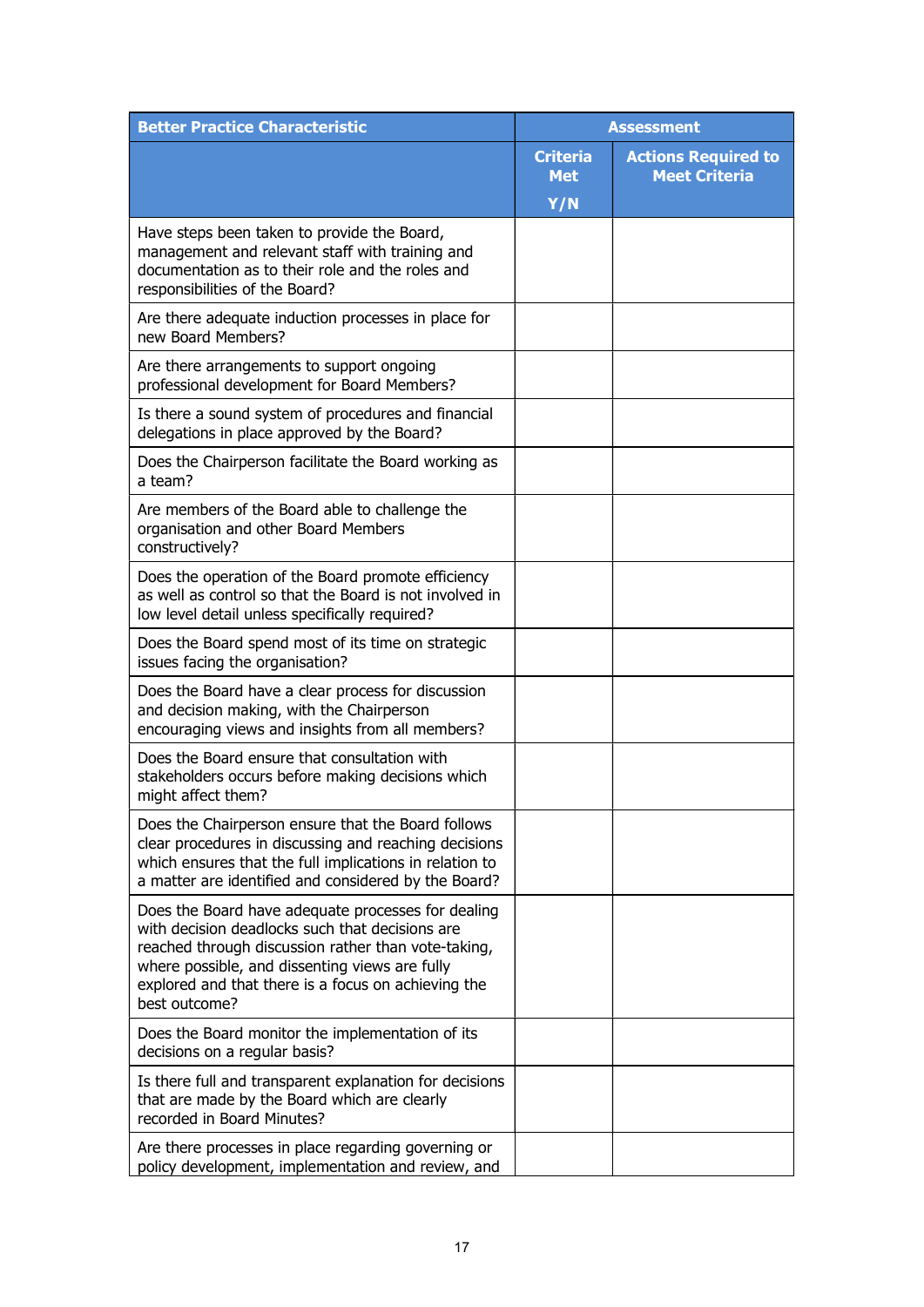| <b>Better Practice Characteristic</b>                                                                                                                                                                                                       | <b>Assessment</b>             |                                                    |
|---------------------------------------------------------------------------------------------------------------------------------------------------------------------------------------------------------------------------------------------|-------------------------------|----------------------------------------------------|
|                                                                                                                                                                                                                                             | <b>Criteria</b><br><b>Met</b> | <b>Actions Required to</b><br><b>Meet Criteria</b> |
|                                                                                                                                                                                                                                             | Y/N                           |                                                    |
| which ensures that the Board approves new policies?                                                                                                                                                                                         |                               |                                                    |
| Does the Board have an annual Board Calendar<br>which balances the need to focus on future<br>development with monitoring current performance<br>and conformance?                                                                           |                               |                                                    |
| Is the Annual General Meeting (AGM) on the Board<br>Calendar?                                                                                                                                                                               |                               |                                                    |
| Are Board papers and Minutes circulated in sufficient<br>time for Board Members to consider and review them<br>before Board Meetings?                                                                                                       |                               |                                                    |
| Does the Board meet regularly as per the<br>constitution?                                                                                                                                                                                   |                               |                                                    |
| Do all Board Members attend and participate in the<br>majority of Board Meetings?                                                                                                                                                           |                               |                                                    |
| Do Board Members demonstrate an interest in the<br>business of the organisation outside Board Meetings<br>to facilitate their knowledge and understanding of the<br>business affairs of the organisation?                                   |                               |                                                    |
| Does the Board assess its performance against<br>agreed criteria at least once a year?                                                                                                                                                      |                               |                                                    |
| Where the Board has identified areas for improving<br>its operations, does it develop and monitor an action<br>plan for their implementation?                                                                                               |                               |                                                    |
| Does the Chairperson provide mentoring and support<br>to the General Manager?                                                                                                                                                               |                               |                                                    |
| Does the General Manager and other key managers<br>attend Board Meetings to inform Board decision<br>making and share information freely with the Board?                                                                                    |                               |                                                    |
| Does the organisation have an Executive<br>Management Group, comprising its senior managers,<br>which meets on a regular basis?                                                                                                             |                               |                                                    |
| Has the General Manager or the Board established<br>appropriate internal management committees to<br>develop strategies and policies in relation to such<br>things as financial management and reporting,<br>human resource management etc? |                               |                                                    |
| Do established Board Sub-Committees have<br>documented terms of reference which clearly define<br>their roles, responsibilities and accountabilities?                                                                                       |                               |                                                    |
| Has the Board established an Audit and/or Risk Board<br>Sub-Committee?                                                                                                                                                                      |                               |                                                    |
| Do the General Manager and/or the Board monitor<br>and review the performance and value of Board Sub-                                                                                                                                       |                               |                                                    |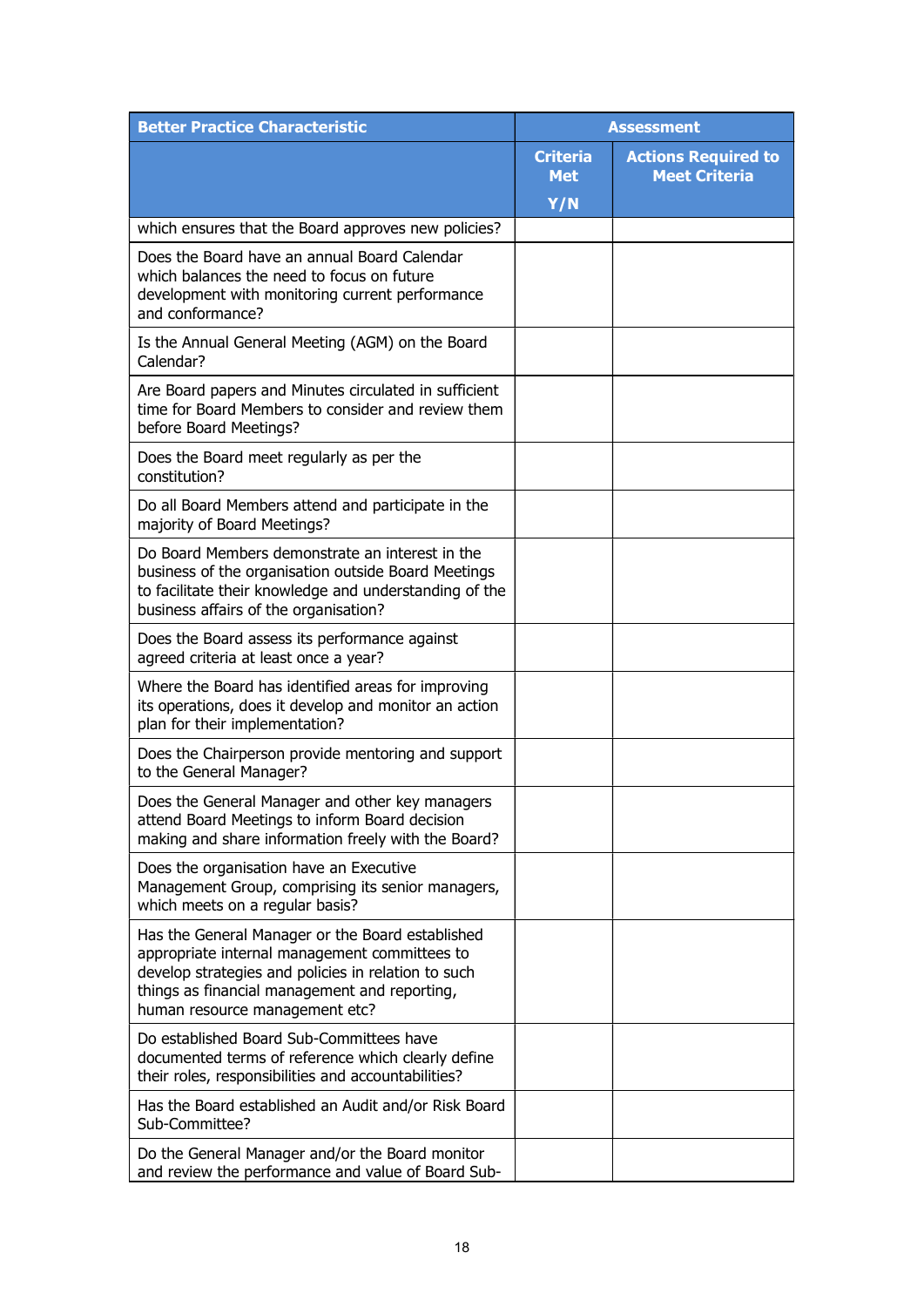| <b>Better Practice Characteristic</b>                                                                                                                                                                                                                                                                                                                                                                                                                                                                                                                                                                                                                                                                                                                                                 | <b>Assessment</b>             |                                                    |
|---------------------------------------------------------------------------------------------------------------------------------------------------------------------------------------------------------------------------------------------------------------------------------------------------------------------------------------------------------------------------------------------------------------------------------------------------------------------------------------------------------------------------------------------------------------------------------------------------------------------------------------------------------------------------------------------------------------------------------------------------------------------------------------|-------------------------------|----------------------------------------------------|
|                                                                                                                                                                                                                                                                                                                                                                                                                                                                                                                                                                                                                                                                                                                                                                                       | <b>Criteria</b><br><b>Met</b> | <b>Actions Required to</b><br><b>Meet Criteria</b> |
|                                                                                                                                                                                                                                                                                                                                                                                                                                                                                                                                                                                                                                                                                                                                                                                       | Y/N                           |                                                    |
| Committees?<br>Does the organisation have regular staff meetings to<br>ensure that employees are aware of current issues<br>facing the organisation and to encourage feedback to<br>management?                                                                                                                                                                                                                                                                                                                                                                                                                                                                                                                                                                                       |                               |                                                    |
| <b>Statutory and Contractual Compliance</b>                                                                                                                                                                                                                                                                                                                                                                                                                                                                                                                                                                                                                                                                                                                                           |                               |                                                    |
| Is the Board aware of the relevant statutory<br>reporting requirements and does it have processes in<br>place to monitor compliance?                                                                                                                                                                                                                                                                                                                                                                                                                                                                                                                                                                                                                                                  |                               |                                                    |
| Is the Board aware of its legislative compliance<br>obligations and does it have processes in place to<br>monitor compliance?                                                                                                                                                                                                                                                                                                                                                                                                                                                                                                                                                                                                                                                         |                               |                                                    |
| Has the Board approved an appropriate contract<br>management framework for the organisation?                                                                                                                                                                                                                                                                                                                                                                                                                                                                                                                                                                                                                                                                                          |                               |                                                    |
| Is the Board aware of its contractual compliance<br>obligations and are processes in place to monitor<br>compliance?                                                                                                                                                                                                                                                                                                                                                                                                                                                                                                                                                                                                                                                                  |                               |                                                    |
| <b>Organisation Policies and Procedures</b>                                                                                                                                                                                                                                                                                                                                                                                                                                                                                                                                                                                                                                                                                                                                           |                               |                                                    |
| Has the Board agreed the operating policies and<br>procedures for the organisation, covering such<br>matters as:<br>Complaint handling;<br>$\bullet$<br>Delegation of authority;<br>٠<br>Environmental and social obligations;<br>$\bullet$<br>Ethical behavior;<br>$\bullet$<br>Financial delegations;<br>$\bullet$<br>Financial management, including financial<br>$\bullet$<br>transactions and reporting;<br>Tendering, contracts and procurement;<br>Fraud control;<br>$\bullet$<br>Governance arrangements;<br>Human resource management;<br>$\bullet$<br>Information Technology management;<br>$\bullet$<br>Communications and public relations;<br>$\bullet$<br>Occupational Health and Safety;<br>$\bullet$<br>Risk Management; and<br>Stakeholder management and relations? |                               |                                                    |
| <b>Ethical Environment</b>                                                                                                                                                                                                                                                                                                                                                                                                                                                                                                                                                                                                                                                                                                                                                            |                               |                                                    |
| Is there a Code of Conduct outlining standards of<br>personal behaviour and the requirements for ethical<br>conduct on the part of all Board Members, the<br>General Manager, management and staff?                                                                                                                                                                                                                                                                                                                                                                                                                                                                                                                                                                                   |                               |                                                    |
| Are mechanisms in place to gain assurance that<br>decision making processes are not subject to<br>prejudice or bias?                                                                                                                                                                                                                                                                                                                                                                                                                                                                                                                                                                                                                                                                  |                               |                                                    |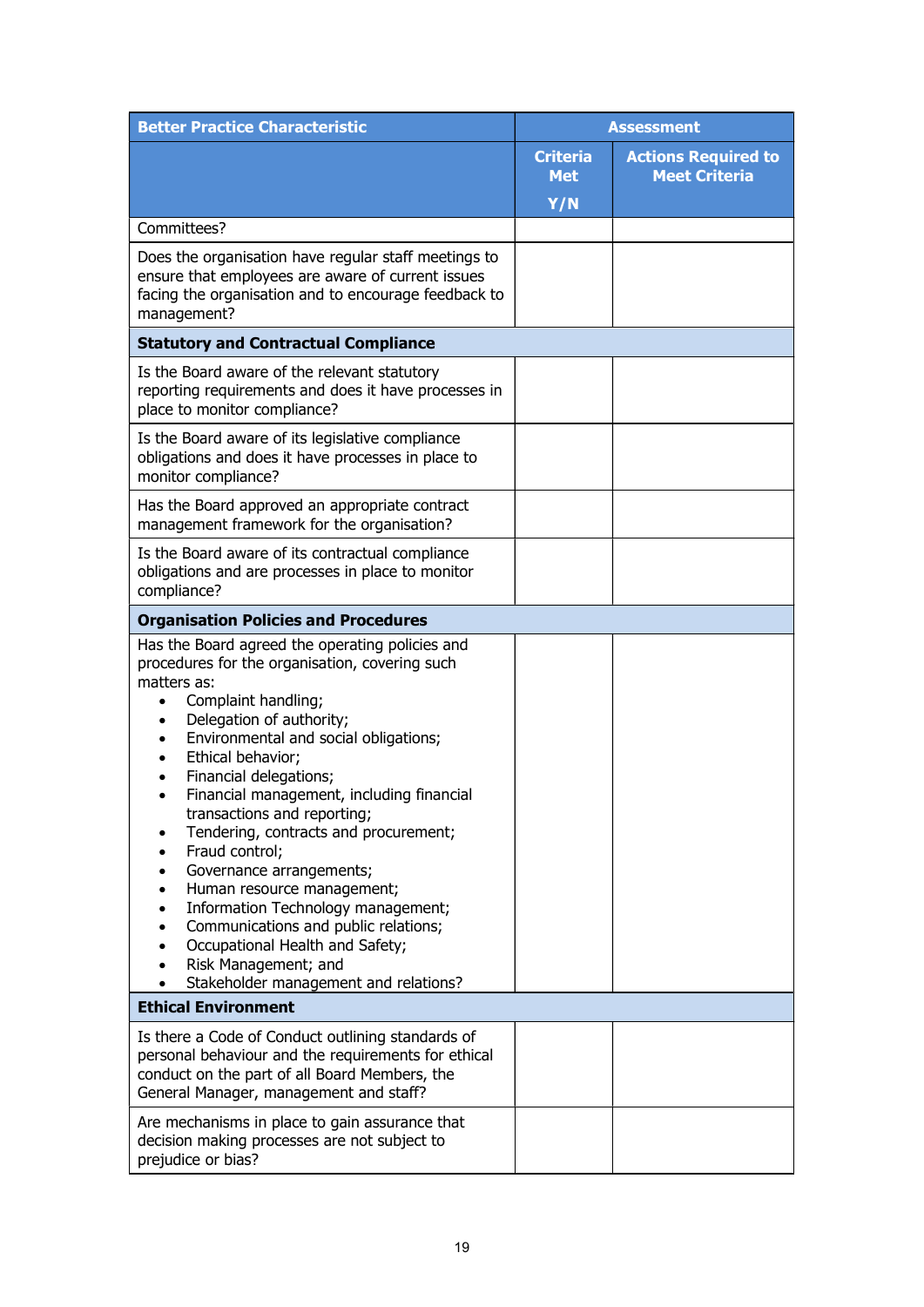| <b>Better Practice Characteristic</b>                                                                                                                                                                                                                                          | <b>Assessment</b>             |                                                    |
|--------------------------------------------------------------------------------------------------------------------------------------------------------------------------------------------------------------------------------------------------------------------------------|-------------------------------|----------------------------------------------------|
|                                                                                                                                                                                                                                                                                | <b>Criteria</b><br><b>Met</b> | <b>Actions Required to</b><br><b>Meet Criteria</b> |
|                                                                                                                                                                                                                                                                                | Y/N                           |                                                    |
| Is there a mechanism that requires Board Members,<br>the General Manager, senior management and staff<br>to declare any conflict of interest in all decision<br>making processes?                                                                                              |                               |                                                    |
| <b>Risk Management</b>                                                                                                                                                                                                                                                         |                               |                                                    |
| Does the organisation have risk management policies<br>and procedures to ensure risk is considered at all<br>levels of the organisation - strategic, operational,<br>and project levels?                                                                                       |                               |                                                    |
| Does the organisation have a Risk Management Plan<br>linked to its Strategic and Business Plans?                                                                                                                                                                               |                               |                                                    |
| Does the Board regularly assess whether the risk<br>management strategies are working effectively?                                                                                                                                                                             |                               |                                                    |
| Is the Risk Management Plan reviewed regularly to<br>ensure new and emerging risks and opportunities are<br>identified and risk management strategies are put<br>into place?                                                                                                   |                               |                                                    |
| Are there Disaster Recovery and/or Business<br>Continuity Plans in place?                                                                                                                                                                                                      |                               |                                                    |
| Does the organisation have in place the required<br>levels of insurance including Public Liability and<br>Directors' and Officers' Liability Insurance?                                                                                                                        |                               |                                                    |
| Does the organisation have appropriate plans in place<br>to protect the physical security of its people,<br>information and assets?                                                                                                                                            |                               |                                                    |
| <b>Program Reporting and Monitoring Framework</b>                                                                                                                                                                                                                              |                               |                                                    |
| Has the Board established appropriate mechanisms<br>and processes for ensuring that the organisation can<br>meet obligations under funded programs including<br>the Commonwealth Department of Health and Ageing<br>on aspects such as financial and performance<br>reporting? |                               |                                                    |
| Are there arrangements in place for management to<br>report to the Board on progress with meeting funding<br>conditions for all funding agreements?                                                                                                                            |                               |                                                    |
| <b>Financial Management and Reporting</b>                                                                                                                                                                                                                                      |                               |                                                    |
| Has the General Manager or the Board established<br>appropriate mechanisms and processes for budget<br>development and financial planning for the<br>organisation?                                                                                                             |                               |                                                    |
| Does budgeting documentation include operational<br>and capital budgets for the medium to long term,<br>and do these budgets link to the Strategic and                                                                                                                         |                               |                                                    |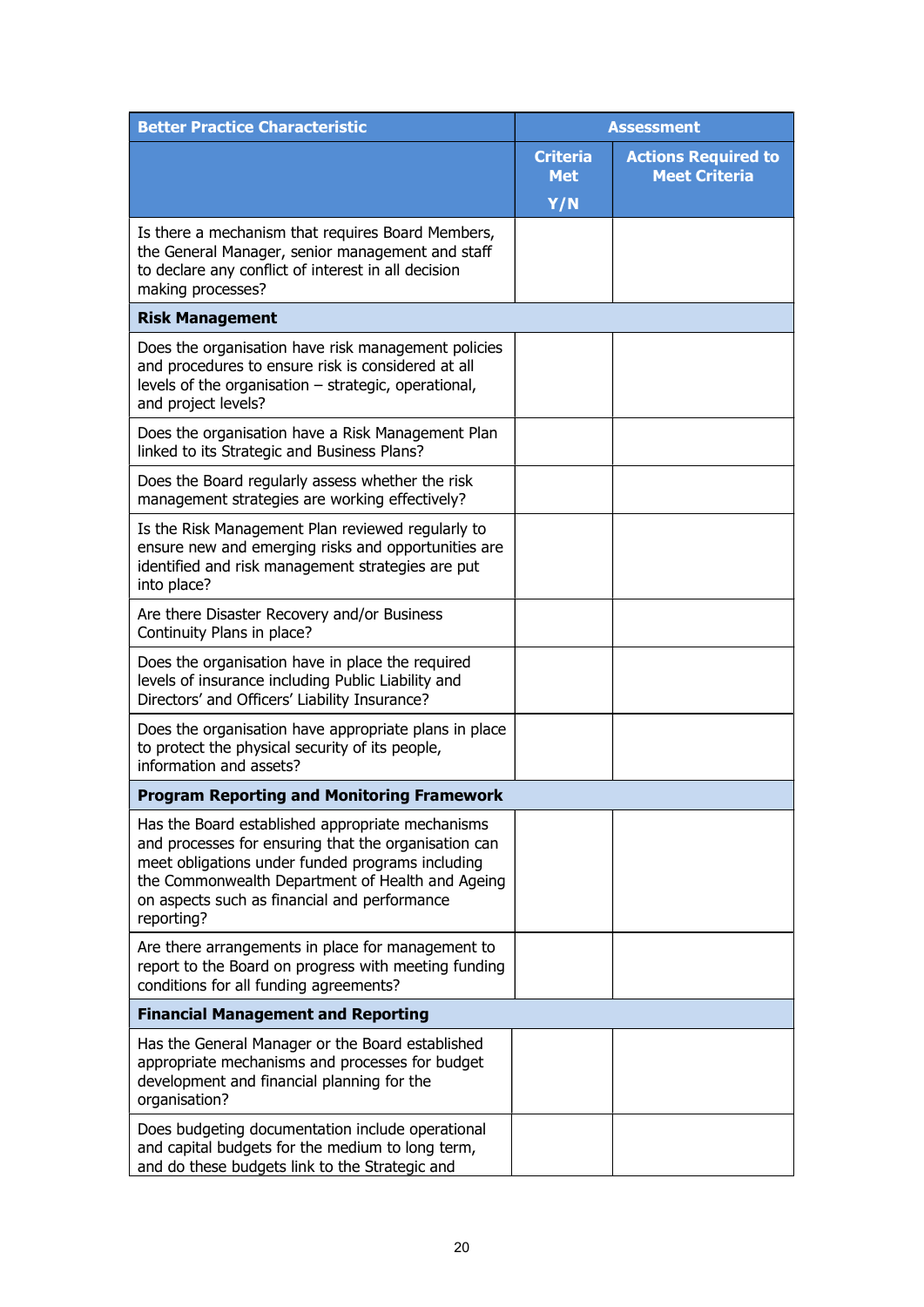| <b>Better Practice Characteristic</b>                                                                                                                                                                           | <b>Assessment</b>             |                                                    |
|-----------------------------------------------------------------------------------------------------------------------------------------------------------------------------------------------------------------|-------------------------------|----------------------------------------------------|
|                                                                                                                                                                                                                 | <b>Criteria</b><br><b>Met</b> | <b>Actions Required to</b><br><b>Meet Criteria</b> |
|                                                                                                                                                                                                                 | Y/N                           |                                                    |
| <b>Business Plans?</b>                                                                                                                                                                                          |                               |                                                    |
| Are there appropriate performance measures,<br>financial and operational (non-financial), which<br>enable the efficiency, effectiveness and economy<br>(value for money) of the organisation to be<br>assessed? |                               |                                                    |
| Does the Board receive timely financial reports on a<br>regular basis?                                                                                                                                          |                               |                                                    |
| Do the financial reports presented to the Board<br>communicate relevant financial data and information<br>efficiently and effectively?                                                                          |                               |                                                    |
| Are the financial reports accrual based?                                                                                                                                                                        |                               |                                                    |
| Do financial reports show, at a minimum, a<br>comparison between year to date, budget, last year<br>to date, and full year data and provide information<br>on the cash position of the organisation?            |                               |                                                    |
| Are financial reports supported by explanations of<br>significant variances between budget targets and<br>actual results?                                                                                       |                               |                                                    |
| Are financial reports supported with appropriate<br>financial and operational analysis - ratios, service<br>delivery benchmarks and other performance<br>indicators?                                            |                               |                                                    |
| Are financial reports derived directly from the<br>underlying accounting systems and is there a quality<br>assurance process over the compilation of the<br>reports?                                            |                               |                                                    |
| Do adequate accounting systems and records<br>support financial reports?                                                                                                                                        |                               |                                                    |
| Are financial reports provided to the Board in<br>sufficient time to enable review before meetings?                                                                                                             |                               |                                                    |
| Is each member of the Board made aware of their<br>financial responsibilities as a Director?                                                                                                                    |                               |                                                    |
| Do the Board and management teams each include a<br>person with appropriate financial management<br>qualifications, expertise and experience?                                                                   |                               |                                                    |
| Does the Financial Controller have a direct reporting<br>line to the General Manager?                                                                                                                           |                               |                                                    |
| Are the roles and responsibilities of the Financial<br>Controller relative to other managers, clearly defined<br>to avoid overlap of accountabilities and<br>responsibilities?                                  |                               |                                                    |
| Is the General Manager responsible for the strategic                                                                                                                                                            |                               |                                                    |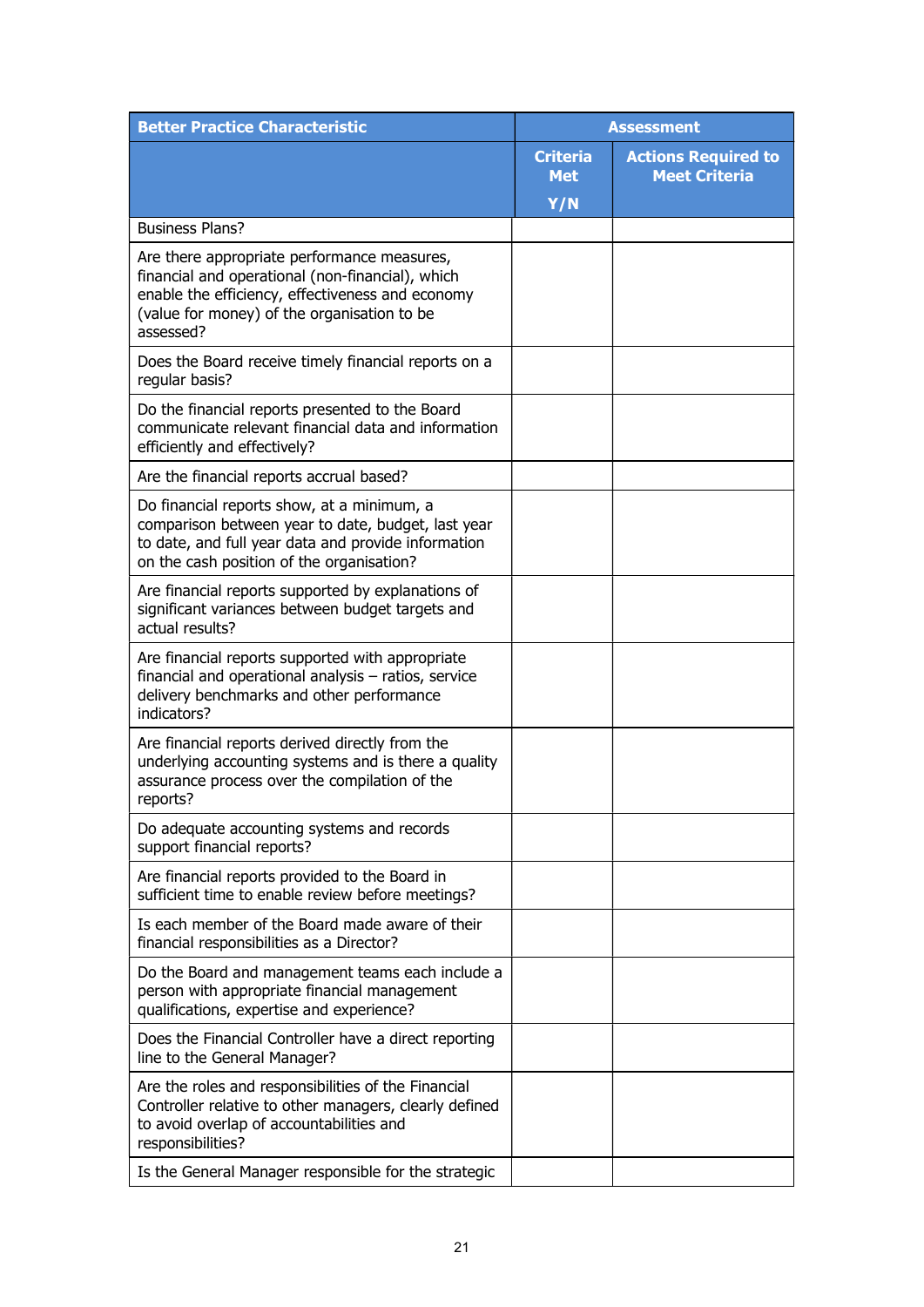| <b>Better Practice Characteristic</b>                                                                                                                                                                                                                                                                     | <b>Assessment</b>             |                                                    |
|-----------------------------------------------------------------------------------------------------------------------------------------------------------------------------------------------------------------------------------------------------------------------------------------------------------|-------------------------------|----------------------------------------------------|
|                                                                                                                                                                                                                                                                                                           | <b>Criteria</b><br><b>Met</b> | <b>Actions Required to</b><br><b>Meet Criteria</b> |
|                                                                                                                                                                                                                                                                                                           | Y/N                           |                                                    |
| and operational aspects of financial planning,<br>management, record-keeping and financial<br>reporting?                                                                                                                                                                                                  |                               |                                                    |
| Are there appropriate controls in place to effectively<br>manage payments made by the organisation?                                                                                                                                                                                                       |                               |                                                    |
| Has the Board appointed an independent,<br>appropriately qualified external Auditor?                                                                                                                                                                                                                      |                               |                                                    |
| Have arrangements been made for the conduct of<br>the audit of the Annual Financial Statements?                                                                                                                                                                                                           |                               |                                                    |
| <b>Human Resource Management</b>                                                                                                                                                                                                                                                                          |                               |                                                    |
| Does the Board receive timely reports on human<br>resource management issues on a monthly basis<br>covering such matters as:<br>Recruitment;<br>$\bullet$                                                                                                                                                 |                               |                                                    |
| Departures;<br>$\bullet$<br>Training and development;<br>$\bullet$<br>Occupational Health and Safety;<br>Equal Employment Opportunity;<br>Staff complaints and Bullying & Harassment?                                                                                                                     |                               |                                                    |
| Is there an appropriate performance management<br>system in place for the Board Members, the General<br>Manager, senior management and other employees<br>that is aligned to the organisation's Strategic Plan<br>and includes a formal review of the performance of<br>the General Manager by the Board? |                               |                                                    |
| Is there appropriate succession planning in place for<br>the Board, General Manager, management and other<br>employees?                                                                                                                                                                                   |                               |                                                    |
| Does the organisation have appropriate policies in<br>place relating to the recruitment, retention and<br>engagement of staff?                                                                                                                                                                            |                               |                                                    |
| Are there adequate induction processes in place for<br>new management and staff members?                                                                                                                                                                                                                  |                               |                                                    |
| Does the organisation have a strategy for ensuring<br>that its employees have and maintain the necessary<br>skills to achieve its key business objectives and meet<br>its responsibilities for service delivery?                                                                                          |                               |                                                    |
| <b>Information Technology and Systems Management</b>                                                                                                                                                                                                                                                      |                               |                                                    |
| Does the organisation have an appropriate<br>Information Technology infrastructure to enable it to<br>support its business needs and deliver key service<br>outcomes?                                                                                                                                     |                               |                                                    |
| Does the organisation have in place appropriate                                                                                                                                                                                                                                                           |                               |                                                    |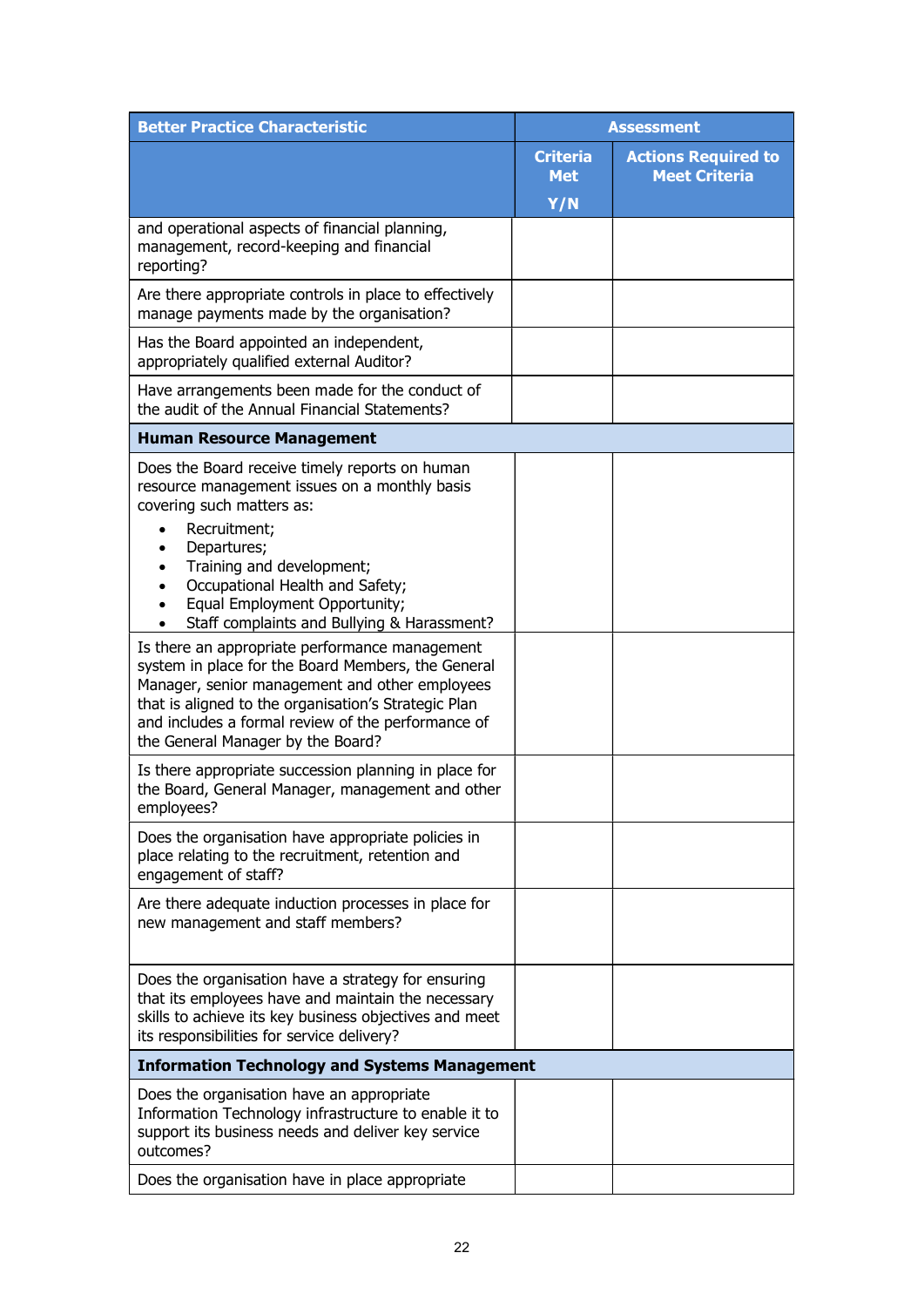| <b>Better Practice Characteristic</b>                                                                                                                                                                                                          | <b>Assessment</b>             |                                                    |
|------------------------------------------------------------------------------------------------------------------------------------------------------------------------------------------------------------------------------------------------|-------------------------------|----------------------------------------------------|
|                                                                                                                                                                                                                                                | <b>Criteria</b><br><b>Met</b> | <b>Actions Required to</b><br><b>Meet Criteria</b> |
|                                                                                                                                                                                                                                                | Y/N                           |                                                    |
| policies, strategies and mechanisms for ensuring that<br>its Information Technology facilities and systems are<br>secure?                                                                                                                      |                               |                                                    |
| <b>Information and Knowledge Management</b>                                                                                                                                                                                                    |                               |                                                    |
| Does the organisation have in place appropriate<br>policies and procedures for the keeping, accessing<br>and disposal of records and their security?                                                                                           |                               |                                                    |
| Does the organisation make available key information<br>about its operations through a Website and other<br>appropriate mechanisms - for example, Strategic and<br>Business Plans, Annual Reports, policies and other<br>relevant information? |                               |                                                    |
| <b>Asset Management</b>                                                                                                                                                                                                                        |                               |                                                    |
| Does the organisation have an Asset Management<br>Plan?                                                                                                                                                                                        |                               |                                                    |
| <b>Stakeholder Management</b>                                                                                                                                                                                                                  |                               |                                                    |
| Has the organisation identified its stakeholders (for<br>example, residents and relatives, funding bodies and<br>community organisations), their needs and the<br>associated business risks?                                                   |                               |                                                    |
| Has the organisation established clear channels of<br>communication with its residents and other<br>stakeholders?                                                                                                                              |                               |                                                    |
| Has the organisation implemented appropriate<br>mechanisms and processes to ensure that<br>stakeholders are consulted and engaged in the<br>development and implementation of policies and<br>programs, as appropriate?                        |                               |                                                    |
| <b>Fraud Control</b>                                                                                                                                                                                                                           |                               |                                                    |
| Does the organisation include fraud risks as part of<br>its Risk Management Plan?                                                                                                                                                              |                               |                                                    |
| Does the organisation have in place appropriate<br>fraud prevention, detection, investigation, reporting<br>and data collection procedures?                                                                                                    |                               |                                                    |
| <b>Project Management</b>                                                                                                                                                                                                                      |                               |                                                    |
| Does the organisation have an agreed project<br>management framework in place?                                                                                                                                                                 |                               |                                                    |
| Are all relevant projects being undertaken in<br>accordance with the mandated project management<br>framework?                                                                                                                                 |                               |                                                    |
| Do the Board and management monitor project<br>planning and implementation on a regular basis?                                                                                                                                                 |                               |                                                    |